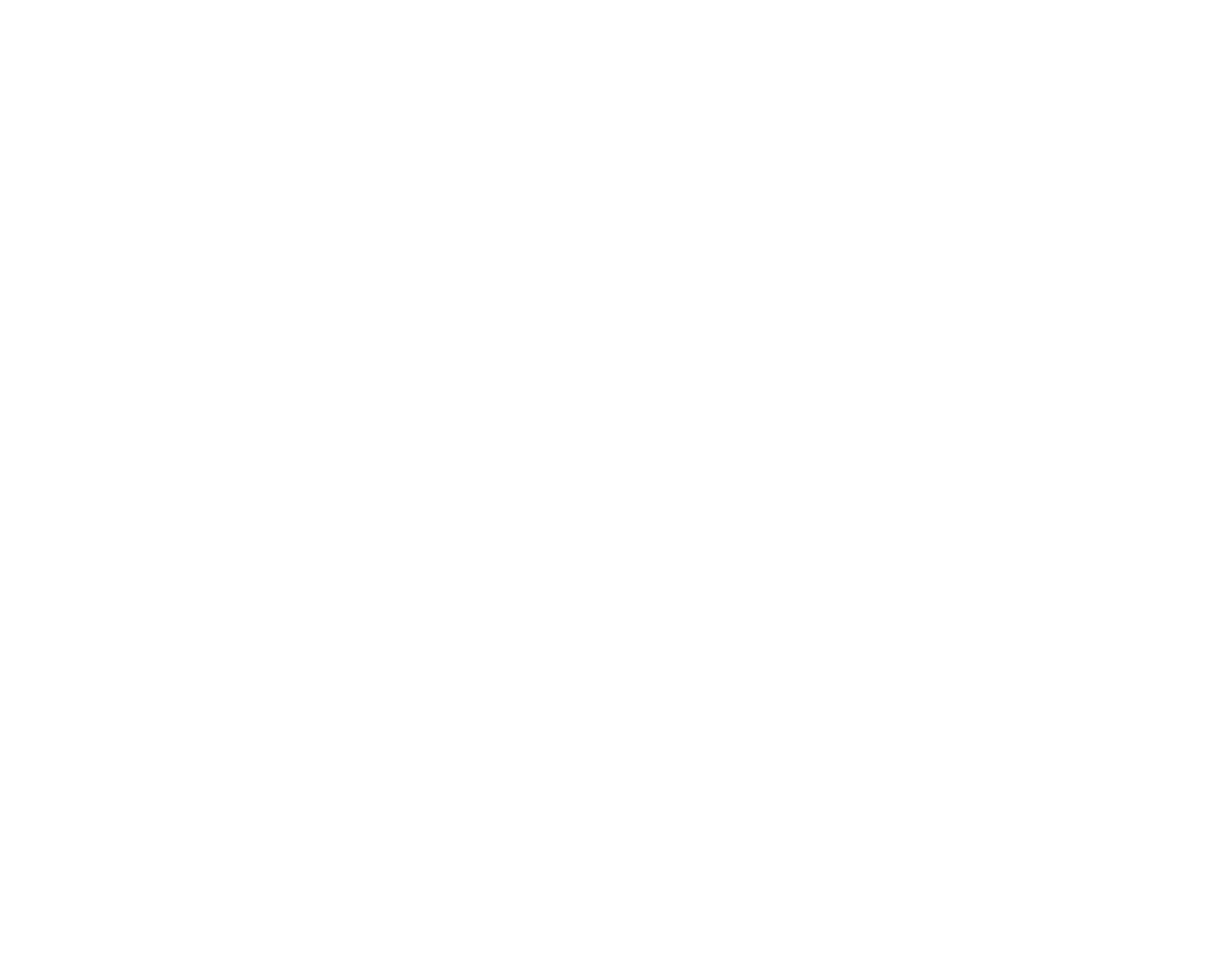# **Contents**

|                                                     | 5  |
|-----------------------------------------------------|----|
|                                                     | 8  |
| A Tribute to an Unselfish Worker.                   | 10 |
| What's To Be Done?                                  |    |
| A Romance. By N. G. Tchernychewsky.                 | 11 |
| A Greenbacker in a Corner.                          | 27 |
|                                                     | 30 |
| The Ballot as a Substitute for Brains.              | 33 |
| Morality and Purity Cranks.                         | 34 |
| Liberty and Wealth.                                 | 37 |
| VI. New Harmony: Success.                           | 37 |
|                                                     | 42 |
| III. Individual Rule Instead of Majority Rule       | 42 |
| A Politician in Sight of Haven. By Auberon Herbert. | 46 |
|                                                     | 55 |
|                                                     |    |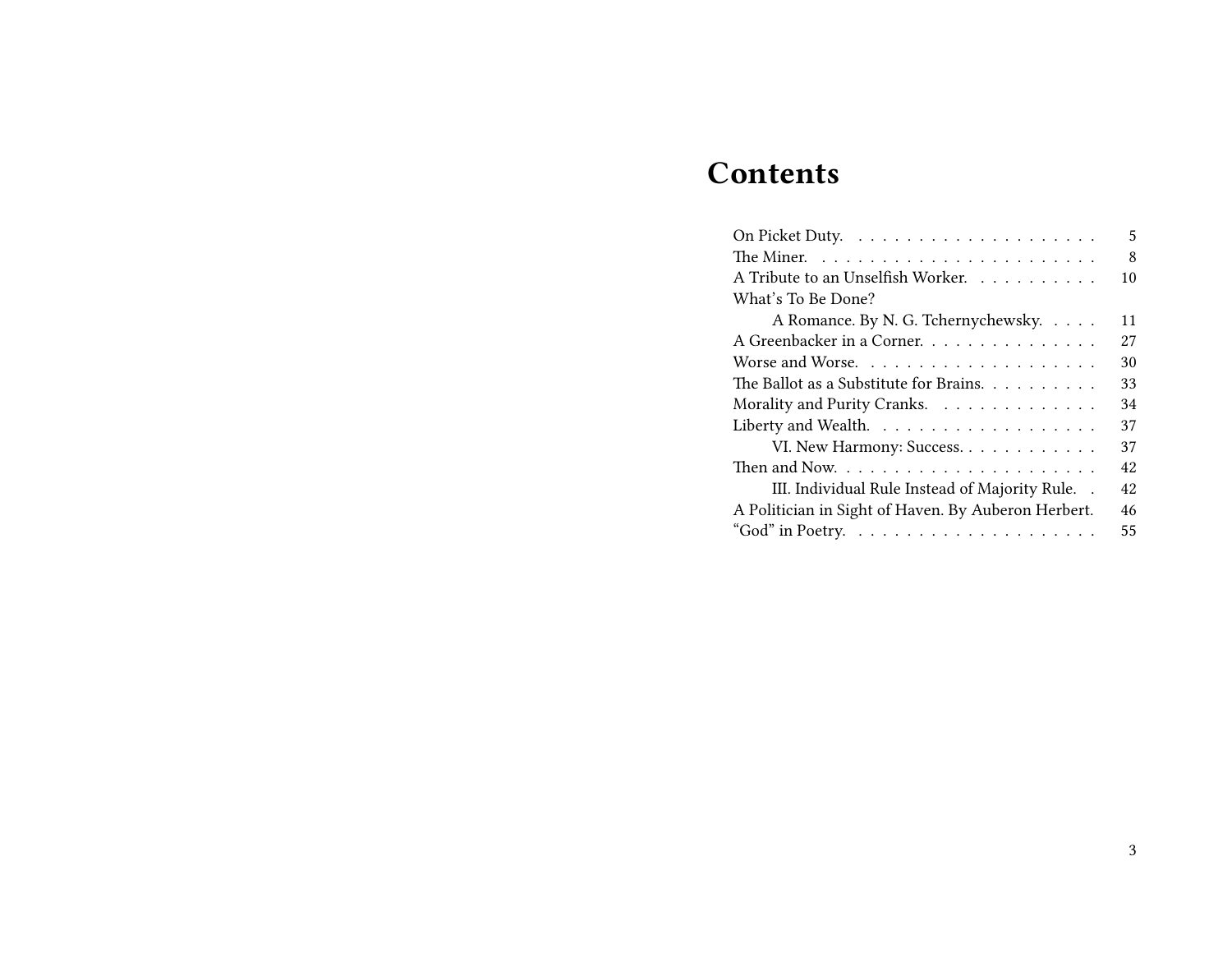in a clearer light. Mr. Blunt's poem on the contrary, though even greater than Buchanan's, is as yet scarcely heard of in the world. It is struggling up the stream of adverse criticism, and one voice added to the current, might sweep it away forever, and deprive humanitarian literature of a priceless treasure. When we know the sun and the value of its rays, we can safely talk about the spots upon it. But the dawn of a new luminary of Mr. Blunt's brilliancy I, for one, will greet only with a joyful "All hail!" Were I to do otherwise, however, I could not in this case see quite as black a blemish as Mr. Walker paints. The *burden* of Mr. Blunt's poem is not that God's design has been thwarted in Egypt, but that Liberty and Justice have been thwarted there. If the poet should be convinced that God's design is one thing and Liberty another thing, I am confident that he would quickly choose between them, and choose rightly. His "central idea" is not false, but true, and springs from the love of Liberty in his heart, of which his outgrown theological garments are but the wrappings. When Mr. Beecher shall make his face so inspiring that everybody but Mr. Walker will forget to laugh at his protruding extremities, he may "stalk" through four pages of Liberty and more, outgrown garments and all; and I'm not sure that in such a case it wouldn't be the graceful thing for Mr. Walker and myself, rationally clad though we may be, to withdraw for a while, and give him room. But to reassure my Western comrade of my sympathy with him and my appreciation of the luminous pathways which he is cutting in all directions through the wilds of frontier superstition, let him and all others understand that, when God is in question, I am "agin" him first, last, and always; and hereafter let every column of Liberty, in prose or rhyme, be read in the light of this declaration. — Editor Liberty]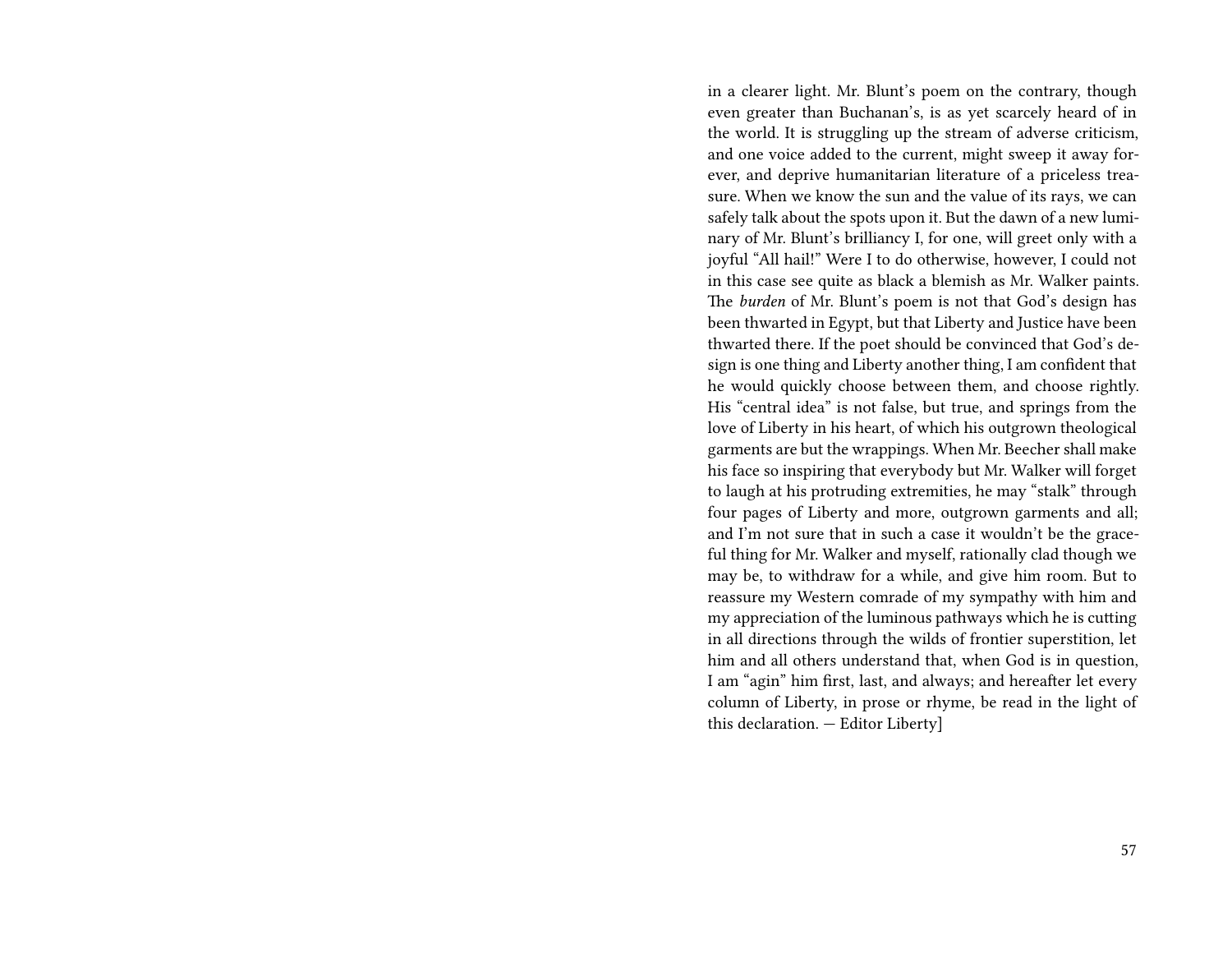stalking through nearly four pages of Liberty, and repeating, not once merely, but thirty times, the offence against truth which you had justly laid at Buchanan's door?

The reformer of today has no business with the gods. To call on them is a sign of weakness, and mars the beauty of all that he says and does. The burden of Mr. Blunt's poem is that "God's" designs in regard to Egypt, were thwarted by England, and that "he" will yet revenge her wrongs. What nonsense! And it is nonsense that is beginning to stick in the throat of the "common man" as well as in that of the thinker. His common sense asks, "Is England more powerful than 'God'? And why should Egypt's children be butchered *now*, even if *their* children are to be free and happy?" And thus half of the force of the poem is wasted.

Mr. Blunt writes well; but the utter falsehood of his central idea spoils his work largely, making its moral deceptive and misleading.

Let us apply the same rule to Blunt that we do to Buchanan.

Truly,

### E. C. Walker. Kiowa, Kansas, July, 1884.

[My Western friend and "son of the morning," who, bearing aloft his Luciferan torch, is dispelling the darkness of the prairies, is heartily welcome to his protest, the justice of which I freely admit, while not quite agreeing to its timeliness. When printing Mr. Buchanan's poem, I rebuked the author as I did, knowing that his work had already won, as it deserved, an enduring place on the scroll of literary fame, and that no criticism, however just, could endanger it or do aught but set it

"For always in thine eyes, O Liberty! Shines that high light whereby the world is saved; And though thou slay us, we will trust in thee." John Hay.

# **On Picket Duty.**

The man or woman who does not send me twenty-five cents for a copy of "The Wind and the Whirlwind," now ready in parchment covers, will miss an opportunity of getting the prettiest ornament for his or her library table that was ever offered in the market for that sum of money, to say nothing of the surpassing merit of the poem itself. The ordinary price for such a book is at least fifty cents.

The stupid brutality of the capitalist proprietor is marvellous. In Ohio he teaches the disinherited a most dangerous lesson by ordering three thousand hand grenades to be used against striking miners. Is it any wonder that the oppressed rent-payer regards dynamite as a legitimate weapon for use against the robber landlord? Does the idiot of a proprietor imagine that he can compete with the great mass of mankind in throwing hand grenades, that he sets the fashion of solving economic problems with such logic?

A friend and subscriber in the Empire State writes as follows: "Shall I give you another opportunity to 'study human nature,' and say my little say on the 'story' subject? J. W. P. certainly did 'cut off his own rose.' He might have forgiven the story for the sake of the rest. Not that even can spoil Liberty. I mean *a* story; generally they are especially to be shunned if they have a moral. Yet the one you are giving us is charming. We all know there are stories, and stories. I think whoever fails to read George Cable's 'Old Creole Days' loses a feast."

Lysander Spooner tells me that he is somewhat surprised to find many people whom he had regarded as rather old-fogyish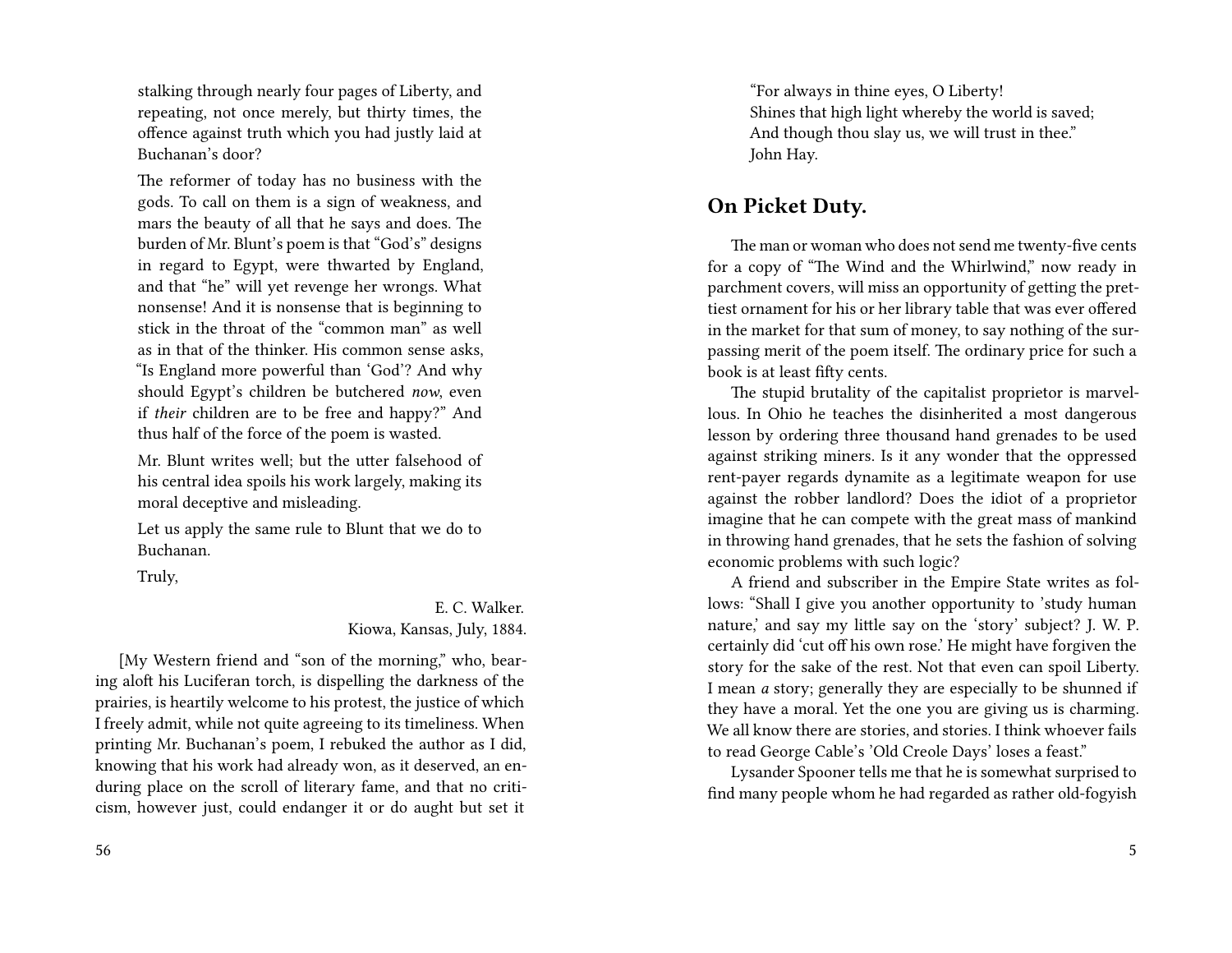in sympathy with his lately published "Letter to Scientists and Inventors." I cannot share his astonishment. It is just what I expected. The monopoly of knowledge is an old-fogy idea, and old fogies will indorse old-fogy ideas even when so progressive a man as Mr. Spooner puts them forth. On the other hand, of the people who indorse Mr. Spooner's views on freedom of banking I doubt if he will find one in fifty to approve his stand in favor of a "corner" in truth.

Imitating the attitude of the Pacific Coast people towards the Chinese, the citizens of Pennsylvania are becoming very much exercised in their minds anent the Hungarian laborers in that State. But these obnoxious people seem to be well thought of at home. So well, indeed, that the powers that be will not let them go away. It appears from the report of the United States consul-general at Vienna that seven peasants of Galicia sold their farms last February, and, being furnished by friends in this country with tickets to take them across the ocean, went to the railway station with their families to start. There they were met by government officials, who compelled them to return to their homes, after which the government declared the sale of their farms null and void. And so it goes. One government forbids certain people to come in, another forbids certain people to go out, and between them all the bewildered individual has a very pleasant time of it. What will be the next freak of tyranny, I wonder?

I notice that the "Transcript" foolishly indorses as sound political economy a mass of rubbish written by M. L. Scudder, Jr. A specimen of the "great, good sense" detected by the "Transcript" economist in the work is this: "Mr. Vanderbilt is receiving a proportionately small and a well-earned part of the profits of the greatest economical device of modern times." This is the most impudent thing I have had the bad luck to hear from a "political economist" recently.

The British usurers who hold the bonds which enslave Egypt want their interest, and the government, which exists does not run? Surely you cannot defend such a belief. Surely you have some faith in the perfect reasonableness that underlies and over-arches everything. To the politician it may be torture to believe that social and political questions are parts of a reasonable whole, and can only be rightly dealt with in strict obedience to that whole. His own course is just so much easier as he may disregard this reason of the whole, as he may by turns plead the law or the exception, as he may ignore all fixed moral relations of men to each other, as he may urge plaintively that all is so uncertain and subject to change, and claim permission to deal with the circumstances that exist as the light of the moment and the ever urgent personal interest may direct. The world does not see the impertinence and the danger of such claims. It will do so as the consequences of existing mental disorder thicken upon it."

[To be continued.]

# **"God" in Poetry.**

### *To the Editor of Liberty:*

You tell Mr. Beecher that he and his "fellow-Christians don the outgrown garments of a barbarian theology, and persist in walking the streets at noonday"; and you advise them to put away their Bibles, and read them in their closets as the "childish prattle" of their ancestors, etc. And when you published Robert Buchanan's "Freedom's Ahead," you took care to call attention to the poet's foolish error in speaking of Freedom as the "Lord's" handmaid.

I agree with you fully and heartily in these criticisms of Beecher and Buchanan; but what are we to think when we find Wilfrid Scawen Blunt, clothed in these same "outgrown garments,"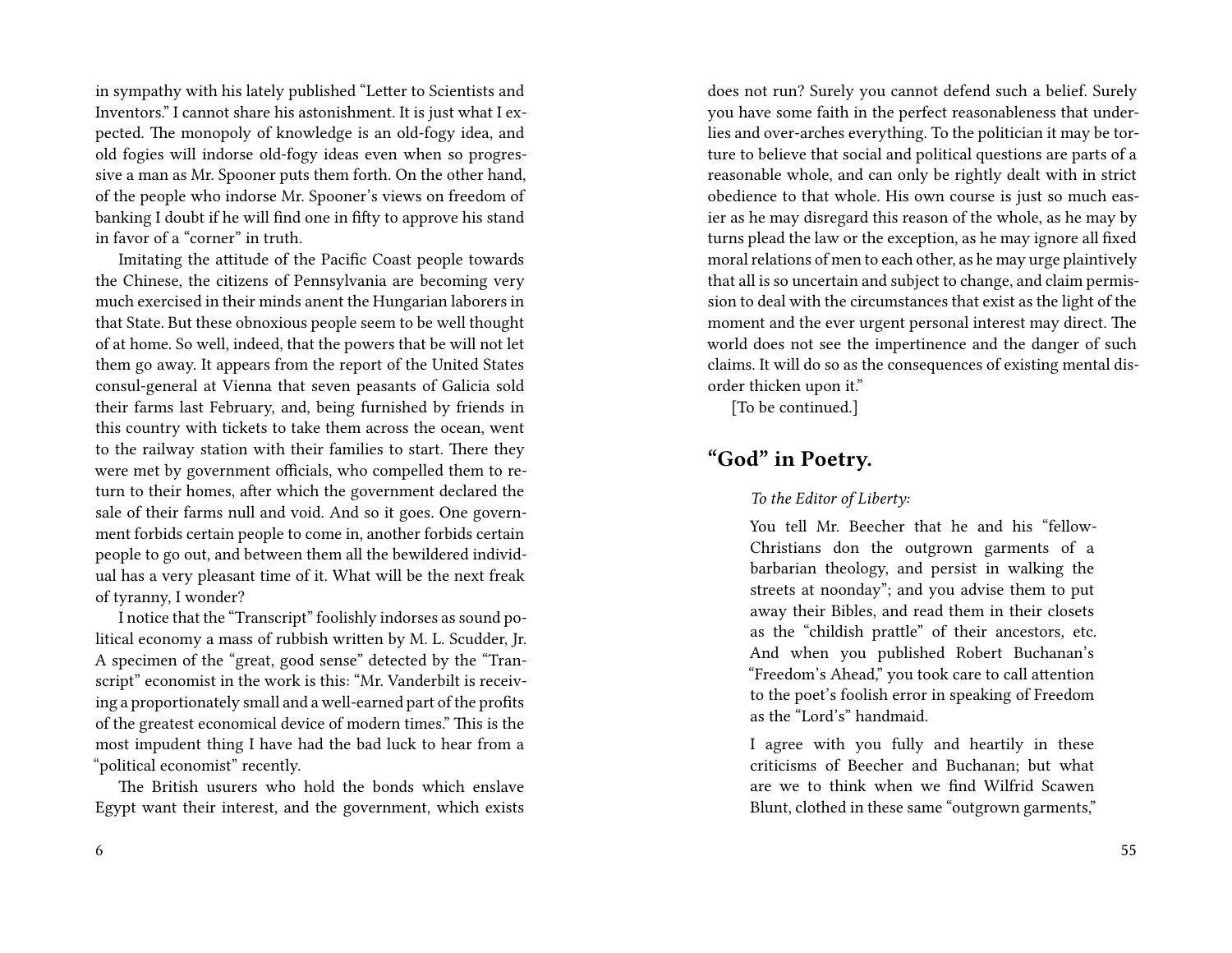force — I mean in every case physical compulsion of one man by another — has no possible place in it."

"But can men see this reasonableness, this orderliness, of which you speak?"

"Surely," replied Markham. "Is it not plain that between the world, the outcome of the highest reason, and the human reason as it evolves, harmony is ever growing? The evolution of the human mind means that its power increases to read order everywhere; and it is only as it perceives order that it can gain perfect confidence in its own conclusions. You must remember that a science is not a mere mass of separate truths or conclusions which may, so to speak, lie anywhere as regards each other in the same heap. As Mr. Spencer has so well pointed out, men at first begin by learning the detached truths, and then in later stages see that each truth has its own place in an indissoluble and reasonable whole, which whole, as we learn to perceive it, gives certainty to the separate truths. The separate truths are like beads before they are strung on a string, and which do not gain their full meaning until the string is there. Take Mr. Spencer's example of astronomy. By countless observations you learn that the orbits of planets are ellipses of a certain kind, and then presently you learn the great central cause in obedience to which these forms are what they are; you have gained a master-key which, as you know, will unlock every fact, whether at present within or not within your observation, in the group that belongs to it. Hence it arises that a separate truth only becomes really known when you know the system of which it forms a part. Is it different in moral matters? Do you think that there are order and system for the facts that concern the planet and not for the facts that concern the human mind; for mineral and for plant, and not for the relations in which men are to live towards each other? Do you think that with order and system in every other part of the universe that here you suddenly enter a territory sacred to disorder and conflict, a sort of moral Alsatia, where alone the writ of the Great Power

only to protect robbers, has issued orders to the Egyptian tool called Minister of Finance to insist upon the immediate payment of arrears of taxes. This means simply ruin and starvation for the wretched fellaheen. Cultivators of the soil must sell their crops standing for whatever they can get. In the case of cotton the crop will have to be sold three months before the harvest, and at a sacrifice of forty per cent, below the normal value. Poor Egypt is but following the road to destruction over which Ireland and India have been driven by the robber landlords and money lenders of England.

What a splendid battle for Anarchy "Edgeworth" is waging all along the radical line! One can scarcely pick up a liberal paper without finding one or more telling broadsides from his pen, and what he says is almost sure to be the most interesting feature of the issue. The "Radical Review" is just now on the anxious seat regarding Anarchistic doctrines, and is advocating Democracy as preferable to Anarchy. Were it not for "Edgeworth," I should be obliged to steal a couple of hours from time that belongs to other duties and dispose of the criticisms brought forward by my fellow-journalist, Schumm; but "Edgeworth" has picked up the gauntlet, greatly to my joy, and I shall watch the contest from afar with I perfect confidence as to the result. Meanwhile I recommend the editor of the "Radical Review" to follow the essay by Auberon Herbert now running through these columns, and find therefrom what true Democracy is.

The "Radical Review" favors me with a very pretty and handy little volume containing a collection of articles written from time to time for its columns over the signature of "Wheelbarrow." Its too clumsy title is "Signing the Document, The Laokoön of Labor, Chopping Sand, and Other Essays." It deals with various incidentals of the labor problem in a very homely and forcible style, and many of the positions taken are sound. But while workingmen will find many of their own foolish ideas refuted in this book, they will get from it little or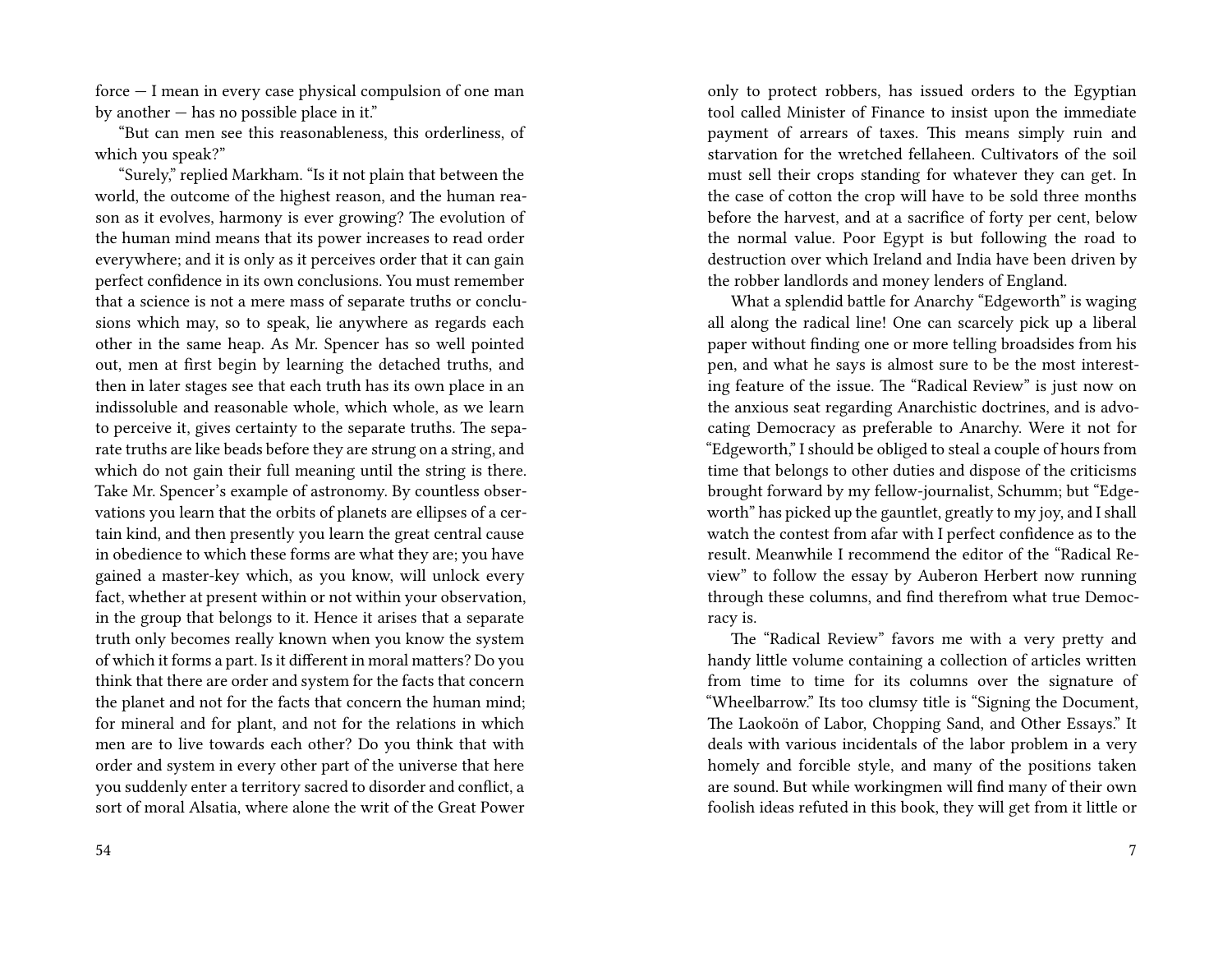no knowledge as to the principal methods by which they are robbed of the products of their labor or as to the possibility of stopping this robbery. The author seems to have "caught on" to a good many of the minor truths of the so-called "science" that passes for political economy, but has not detected its major fallacies. Until a writer has succeeded in the latter respect, he cannot treat the labor question fundamentally. Indeed as a rule, he will say some very stupid things, and "Wheelbarrow" is not an exception. But his plain, pleasant, unpretentious manner of writing is very captivating, and those who send fifty conts for & copy to the "Radical Review, Chicago, Illinois," will receive in return a very enjoyable book.

# **The Miner.**

Deep beneath the firm set earth Where volcanoes have their birth, Where, engraved on leaves of atone, Are pictured ages past and gone, Far from God's own blessed light, There the miner tolls In night! Tenant of the depths below, Working with his pick and crow.

Not for him the painted mead, Sacrificed to serve man's need. Not for him the sweet perfume Of flowers in their spring-tide bloom; From life's early morn a slave, Earth's to him a living grave.

"Why do you insist on my treating these truths, if truths they are, as axioms?" asked Angus."

"Because you cannot contradict them without involving yourself in what is inconsistent and absurd, without giving up the belief that the world is reasonable, and, therefore, that it is worth our while to try to discover what we ought to do. Place before your mind the opposites of these statements, and try to construct a definite social system out of them. Happiness is not the exercise of faculties; men having faculties ought not to exercise them; the conditions as regards their exercise should be unequal and varying. Can you seriously maintain any of these statements? When you propose unequal conditions of freedom do you offer a standing ground which men universally could accept, which they could look upon as the perfect condition of their existence?"

"But might I not claim greater freedom for the abler and better man, for the more civilized race?"

"Why should you? What does any man or any race want more than freedom for themselves? Admit that any one may take more than his share; that is, in other words, that he may restrain by force the exercise of the faculties of others, and in what a sea of moral confusion you are at once plunged. Who is to decide which is the better man or the more civilized race, or how much freedom is to be allowed or disallowed? To settle this question men must act as judges in their own case; and this means that the strongest will declare themselves the most civilized, and will assign such portions of freedom as they choose to the rest of the nation, or the rest of the world, as the case may be. Are you prepared for this?"

"I agree in some measure," said Angus; "but how can you persuade the strongest not to use their strength?"

"Only by strengthening human belief in reason, by bringing men to see that the moral system regulating their actions towards each other is as true and fixed as the system of the planets, its parts as orderly, its whole as reasonable; and that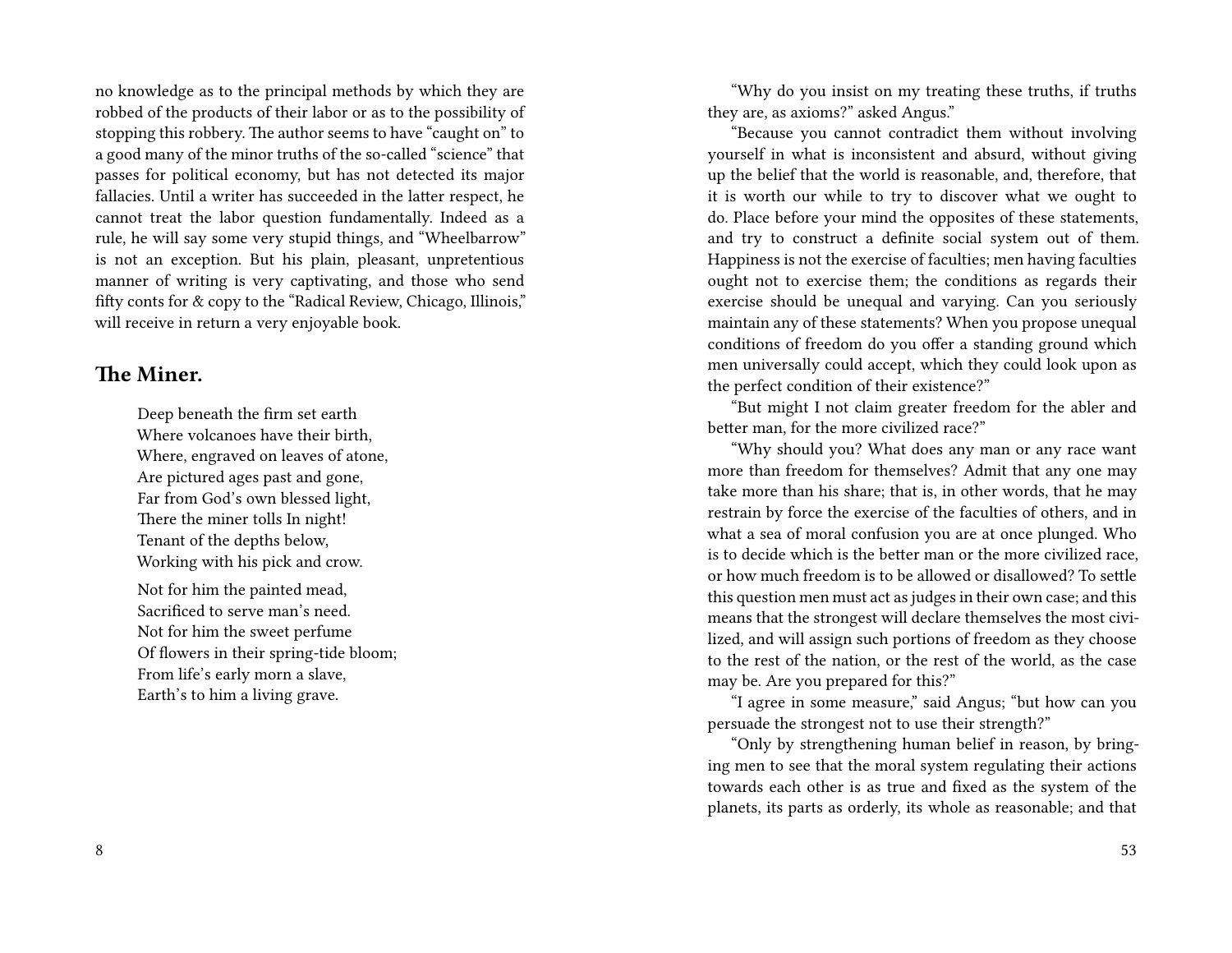of science. The end of science is to teach men to live by reason and by faith, by grasping the great meanings of life, and by seeing clearly the conditions under which they can give effect to those meanings. How little science yet helps us in our general conceptions of life you can see by the quiet ignoring amongst politicians of the vital meaning which Darwin's discoveries have for them. And hence it is that, great as has been the multiplication of scientific facts, they have done but comparatively little to reform the ideas and reshape the conduct of men. Our intellectual life still remains thoroughly disorderly, notwithstanding stray patches of science and order introduced into it. It is here that we have so much to gain from Mr. Spencer. We owe to him our power to realize the harmony and unity embracing all things, the perfect order and the perfect reason, and thus to walk confidently with sure aims; and instead of being content to leave science as the technical possession of a few, he has, in a true sense, given it to the people by insisting on the universal meanings and making them accessible to all men."

"On what foundation does Mr. Spencer place political liberty?" asked Angus.

"He founds it on the right of every man to use the faculties he possesses. It is evident, as he insists, that all sciences rest on certain axioms. You remember Euclid's axioms, such as 'a whole is greater than its parts,' and you can easily perceive that any science, however complicated it may be, owing to its dependence on other sciences that have preceded it, must rest on its own axioms. Now politics are the science of determining the relations in which men can live together with the greatest happiness, and you will find that the axioms on which they depend are, (1) that happiness consists in the exercise of faculties; (2) that as men have these faculties there must be freedom for their exercise; (3) that this freedom must rest on equal and universal conditions, no unequal conditions satisfying our moral sense."

First, a father tending well, Next, a youthful sentinel; Careful, watching day by day, Close to keep his guarded way When his lamp, with fitful blaze, Tells of "choke-damp" in the ways! Or, when flickering, it proclaims Gas is oozing from the veins, To be diligent on guard, And with care keep watch and ward! Tracer next, a human soul Harnessed to a car of coal; Last, u miner bold and brave, Kin to Christ, but Mammon's slave!

Look upon him as he stands, Picking coal with grimy hands. Think, in all this world of strife, Not for him the joys of life; Yet his labors, stern and dire, Furnish us with needed fire! Is it not for us, in turn, All his wants and woes to learn? Is it not our duty true, His hard path with flowers to strew?

With a shrug or with a sigh Let the Pharisee reply: "Ignorant, and low and mean, Man or beast, or step between, So he does his duty true, What's his lot to me or you? He was to the manner born, Let him to his task return!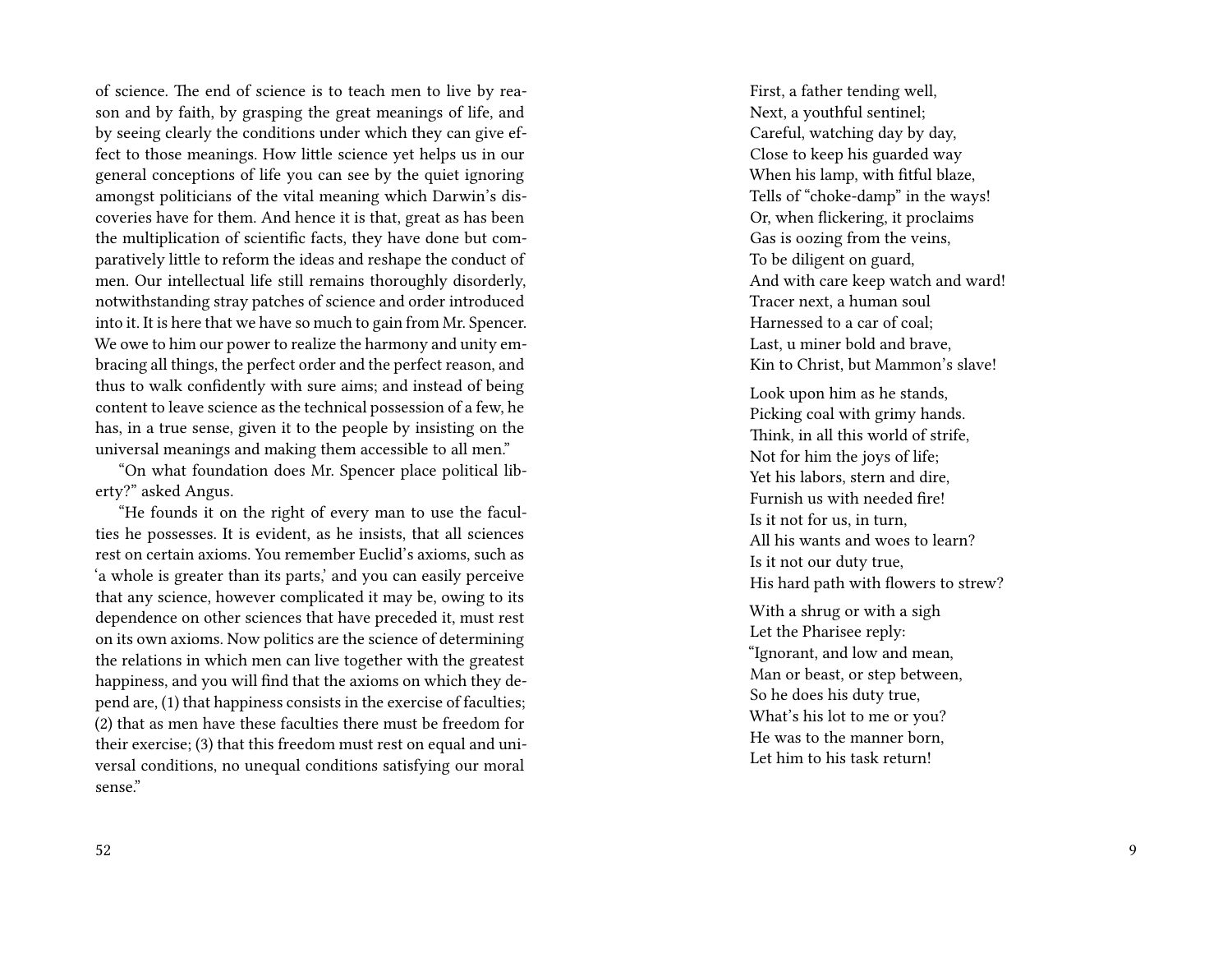Man, beware the murd'rer's sin, Have you your duty done by him? He for us has wrought his best, Let him in his turn he blest. Sovereigns crowned with right to rule, Free from despotism's school, Here we know no great, no small, "All for each, and each for all!" Not forgotten in our plan Any one who works for man! Therefore, mark! In such as he Lies our nation's destiny; And, as such our cares engage, We solve the problem of the age. And, on basis firm and grand, Plant the future of our land.

*R. W. Hume*

## **A Tribute to an Unselfish Worker.**

### *To the Editor of Liberty:*

I was glad to see what my friend, John R. Kelly, is doing as a light-spreader in Ireland. No man in the Anarchistic movement is better able to do such work; and I must express my appreciation of this particular line of action on his part, as he knows the wants of those people, and has the supply. I am pleased to see him unelfish in this most necessary and holy work of dragging my countrymen from the heritage and bondage of savages, who, as Pope said, are wickedly wise and madly brave.

> J. H. Baggs. New York, July 31, 1884.

"And the drift of his other work?"

"I should say that the result was to make the world, as a whole, reasonable to men. He has connected all human knowledge, establishing interdependence everywhere; he has taught us to see that everything in the world is part of a great growth, each part, like the different structures of a tree, developing to its own perfect form and special use, whilst it remains governed by the whole. He has helped us to rise everywhere from the reason that governs the part to the reason that governs the whole; and in tracing back this great growth of the past, compound form rising out of simple form, he has shown us the long, slow preparation towards perfection through which the world has travelled and yet has to travel. It is scarcely too much to say that he has given us a past and he has given us a future. In a time of sore need, when the old meanings were splintered to drift-wood, he has seen that the true meaning of the world was to be found, and in finding it he has restored to us the possibilities of a higher religious faith. The influence of modern science has been to make men too easily satisfied with their own separate and fragmentary knowledge. Each man has settled down in his niche in the vineyard, and there labored industriously and successfully, but with his eyes closed for the wider meanings. To read a learned paper before a learned society, to be highest authority on some special subject, have been objects which have unduly influenced our generation; and it is only such a work as Mr. Spencer's that recalls us to the truth that the use of knowledge is not simply to annihilate a rival on some particular subject that we look on as our private property, but to lead men to understand the great whole in which they are included — to bring that whole into perfect agreement with human reason. Specialism, however necessary, is not the end

the limited sense of State socialism. The author either is not aware that there is a school of Anarchistic socialism, or has not discovered that its teachings In regard to liberty are almost identical with his own. — *Editor Liberty.*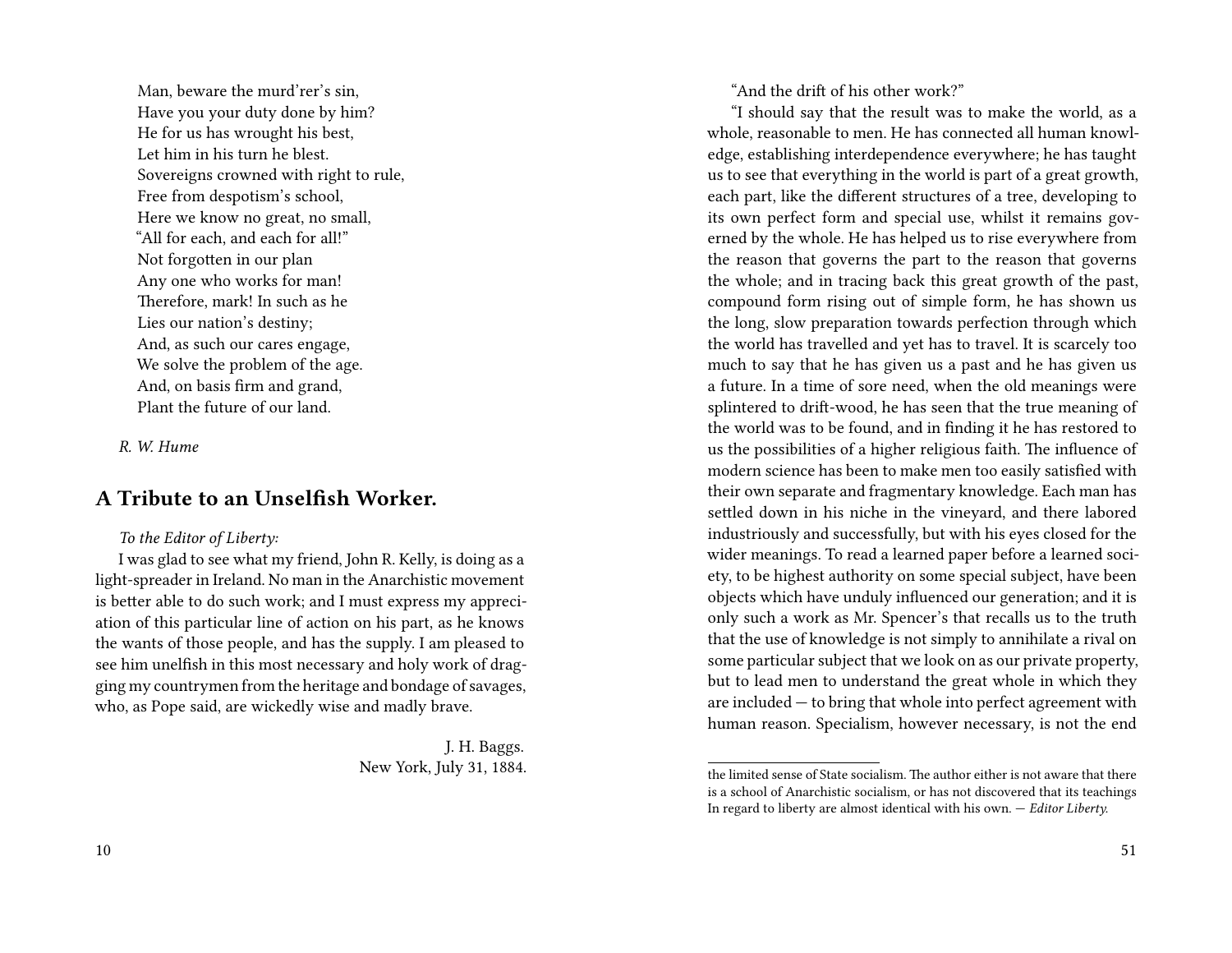he has read the wider and deeper meanings of the world, and given order to our disorderly conceptions of it."

"I must confess with shame that I have never read his writings. I have always believed him to be the great teacher of *laissez-faire*, and everybody to-day supposes that *laissez-faire* lies on the other side of the horizon behind us."

"Ah," said Markham, "I fear that all you political gentlemen live in a greater state of ignorance than most of us. How can it be otherwise? With your committees and debates, and speeches to prepare, you have but little time for watching the graver discussions that are going on. Like lawyers in busy practice, you have no mental energy left to give to abstract questions; and yet I do not notice that any of you are wanting in courage when you come to deal with the very foundation of social things. So the world believes in the failure of *laissez-faire*? No, Mr. Bramston, it is not *laissez-faire* that has failed. That would be an ill day for men. What has failed is the courage to see what is true and to speak it to the people, to point towards the true remedies away from the sham remedies. But read Mr. Spencer and see for yourself. Believe me, you are not fit to be exercising power over others until you have done so. You had better leave some of your Blue Books unread than remain in ignorance of his work."

"What is that work as regards politics?"

"He has made the splendid attempt," replied Markham, "to give fixity and order to our moral ideas, and to place the relation of men to each other on settled foundations. The love of disorder is so great in the human mind that probably men will yield but slowly to his teaching, perhaps not till they have passed through many troubles. But it is along the track that he has opened out to them, and that track only, that every nation must escape anarchy $^6$  and find its happiness."

#### 50

# **What's To Be Done? A Romance. By N. G. Tchernychewsky.**

Translated by Benj. R. Tucker. Continued from No. 47.

"Has she a dowry?" "Not at present, but she is to receive an inheritance." "A large inheritance?" "Very large." "How much?" "Very much." "A hundred thousand?" "Much more." "Well, how much, then?" "There is no occasion to say; it is enough that it is large." "In money?" "In money also," "In lands perhaps, as well?" "And in lands as well." "Soon?" "Soon." "And when will the nuptials take place?" "Soon."

"You do well, Dmitry Serguéitch, to marry her before she has received her inheritance; later she would be besieged by suitors."

"You are perfectly right."

"But how does it happen that God sends her such good fortune without any one having found it out?"

"So it is: scarcely any one knows that she is to receive an inheritance."

"And you are aware of it?" "Yes."

<sup>6</sup> Wherever the words "anarchy" and "socialism" appear in this essay, they are used, the one in the ordinary sense of confusion, and the other in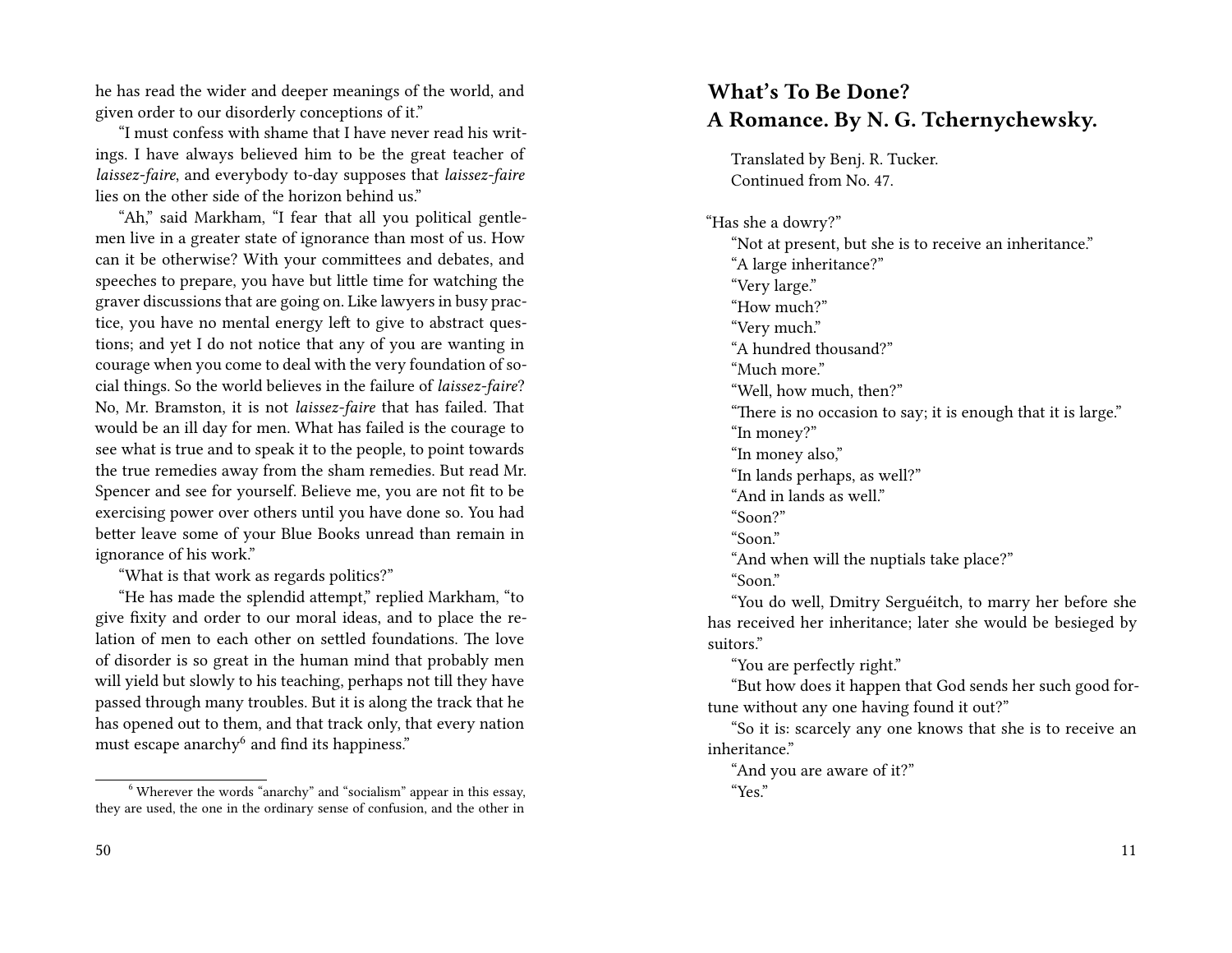"But how?"

"Why, certainly; I have examined the documents myself." "Yourself?"

"Myself. It was there that I began."

"There?"

"Of course; no one in possession of his senses would venture far without authentic documents."

"Yes, you are right, Dmitry Serguéitch. But what good fortune! you owe it probably to the prayers of your parents? "

### "Probably."

The tutor had pleased Maria Alexevna first by the fact that he did not take tea: he was a man of thoroughly good quality; he said little: hence he was not a giddy fellow; what he said, he said well, especially when money was in question; but after she found out that it was absolutely impossible for him to pay court to the daughters of the families where he gave lessons, he became a godsend incapable of over-estimation. Young people like him rarely have such characteristics. Hence he was entirely satisfactory to her. What a positive man! Far from boasting of having a rich sweetheart, he allowed, on tne contrary, every word to be drawn from him as if by forceps. He had had to look long for this rich sweetheart. And one can well imagine how he had to court her. Yes, one may safely say that he knows how to manage his affairs. And he began by going straight to the documents. And how he talks! "No one in possession of his senses can act otherwise." He is a perfect man.

Vérotchka at first had difficulty in suppressing a smile, but little by little it dawned upon her — how could it have been otherwise — it dawned upon her that Lopoukhoff, although replying to Maria Alexevna, was talking to her, Vérotchka, and laughing at her mother. Was this an illusion on Vérotcnka's part, or was it really so? He knew, and she found out later; to us it is of little consequence; we need nothing but facts. And the fact was that Vérotchka, listening to Lopoukhoff, began by smiling, and then went seriously to thinking whether he

as a denial of itself. Why should your reason be recognized and not that of the man you compel? Moreover, from a reasonable point of view, can you not see that the very idea of force necessarily involves a fatal absurdity? If A has power over B, you must assume that in the first instance he has power over himself; no man can be master of another man and not master of himself. But if so, then B (unless you assume unequal rights as the basis of social order) is also master of himself, which entirely destroys any rightful power on the part of A to be his master and to make him act against his will."

"I must confess, whether I agree or not with the abstract condemnation of force," said Angus, "that I sometimes regret to see the love of force and the belief in it growing so fast upon us. All our would-be reformers can only suggest compulsion of some kind. The word is always in their mouth."

"Yes, the mood is on us," said Markham, "and utterly debasing it is. We are filled with the Celtic spirit of wishing to govern and be governed; we creep into one pitiful refuge after another, as if anything could save us from our appointed heritage of the free reason and the free act. But I live in faith, Mr. Bramston. *Exoriare aliqiuis!* The time will come when some Englishman of sturdy common sense, a new *marlellus monachorum*, will arise to rout these good gentlemen that wish to tie the English people to their apron-strings, to smash these pagan revivals of Catholicism, this blind submission to authority, to strip these 'cloistered virtues' of their seeming excellence, and bid the people live in a free world, gaining their own good, trampling on their own sins, and making their own terms with their own souls. But let me ask you, Mr. Bramston, have you read Mr. Herbert Spencer's writings? We shall do little good unless you have done so. We owe to him the placing of this great truth, that man must be free if he is to possess happiness on its deepest and truest foundations. No discursive talk of ours will really help you until you have felt the marvellous power with which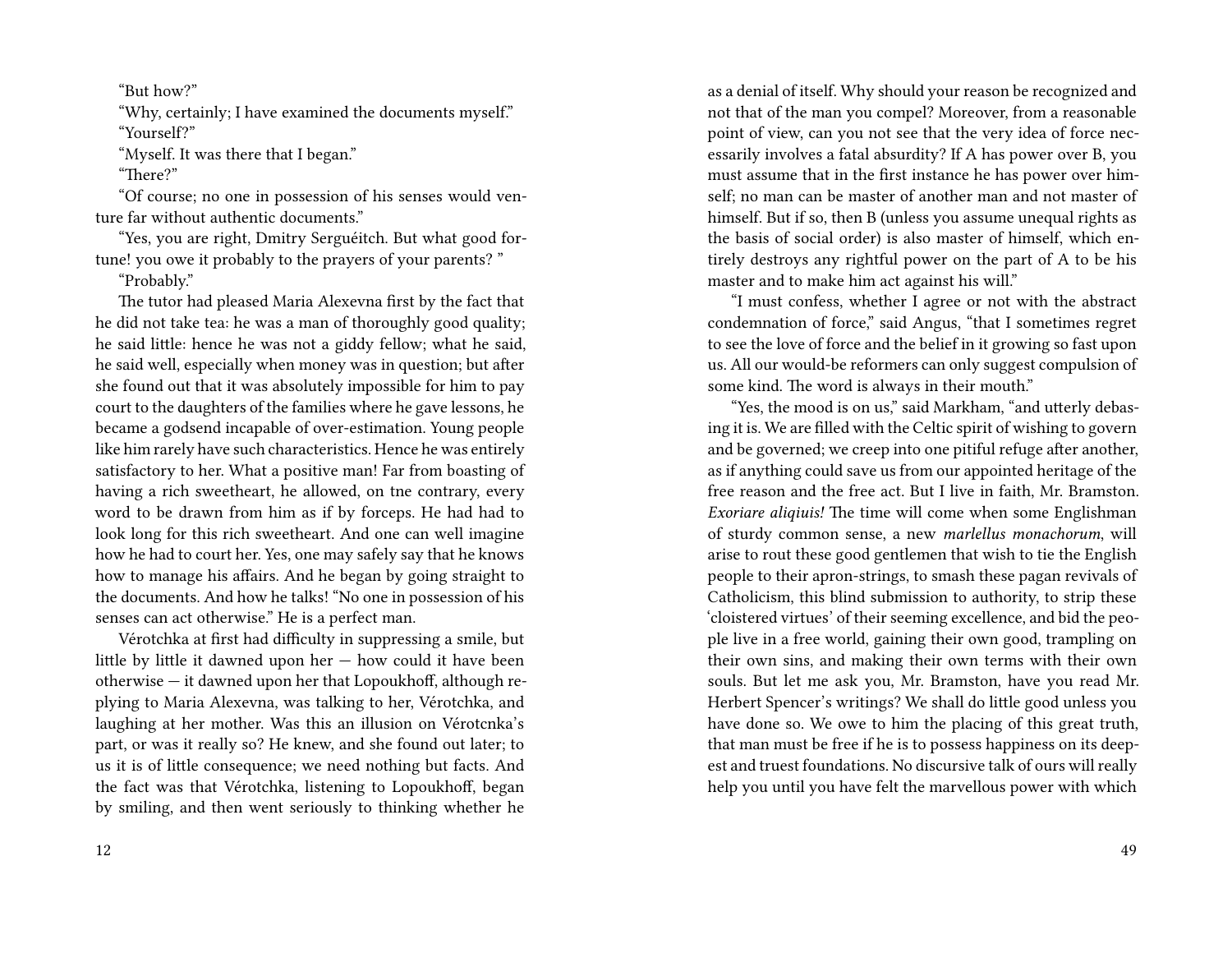that its very nature destroys and excludes the kindlier or better qualities of human nature. The man who compels his neighbor is not the man who reasons with and convinces him, who seeks to influence him by example, who rouses him to make exertions to save himself. He takes upon himself to treat him, not as a being with reason, but as an animal in whom reason is not. The old saying, that any fool can govern with bayonets, is one of the truest sayings which this generation has inherited and neglected. Any fool can reform the surface of things, can drive children by the hundreds of thousands into schools, can drive prostitutes out of public sight, can drive dram-drinking into cellars, can provide out of public funds pensions for the old, hospitals for the sick, and lodging-houses for the poor, can call into existence a public department and a population of officials and inspectors, provided that he has the handling of money that does not belong to him, and a people not trained to inquire beyond the present moment, and ready to applaud what has a surface look of philanthropy; but what is the good of it all when he has done it? To be compelled into virtue is only to live in order to die of dry rot."

"I see the conflict between reason and force," said Angus; "still, I hesitate in the matter. It is clear that I cannot use force to make people reasonable? Why may we not compel them to educate their children, to give up public-houses, to only work a certain number of hours in the day, and many other things of the same kind? May not force be the instrument of reason?"

"It would be false to call such acts reasonable. You may use your own reason when you say that compulsory education, or compulsory temperance, is good for certain people, and proceed to carry it out; but in so acting you disallow the existence of reason in those whom you compel. You have placed them in a lower rank to yourself, you retaining and using your reason, they being disfranchised of it. Now this unequal relation between men, in which the reason of some is replaced by the reason of others, is one that reason acting universally rejects

was talking not to Maria Alexevna, but to her, and whether, instead of joking, he was not telling the truth. Maria Alexevna, who had all the time listened seriously to Lopoukhoff, turned to Vérotchka and said:

"Vérotchka, are you going to remain forever absorbed and silent? Now that you know Dmitry Serguéitch, why do you not ask him to play an accompaniment while you sing?" These words meant: We esteem you highly, Dmitry Serguéitch, and we wish you to be the intimate friend of our family; and you, Vérotchka, do not be afraid of Dmitry Serguéitch; I will tell Mikhail Ivanytch that he already has a sweetheart, and Mikhail Ivanytch will not be jealous. That was the idea addressed to Vérotchka and Dmitry Serguéitch,— for already in Maria Alexevna's inner thoughts he was not "*the tutor*," but Dmitry Serguéitch,— and to Maria Alexevna herself these words had a third meaning, the most natural and real: We must be agreeable with him; this acquaintance may be useful to us in the future, when this rogue of a tutor shall be rich.

This was the general meaning of Maria Alexevna's words to Maria Alexevna, but besides the general meaning they had also a special one: After having flattered him, I will tell him that it is a burden upon us, who are not rich, to pay a rouble a lesson. Such are the different meanings that the words of Maria Alexevna had.

Dmitry Serguéitch answered that he was going to finish the lesson and that afterward he would willingly play on the piano.

#### **VII.**

Though the words of Maria Alexevna had different meanings, none the less did they have results. As regards their special meaning,— that is, as regards the reduction in the price of the lessons,— Maria Alexevna was more successful than she could hope; when, after two lessons more, she broached the subject of their poverty. Dmitry Serguéitch haggled; he did not wish to yield, and tried to get a *trekhroublovy* (at that time there were still trekhroublovys, coins worth seventy-five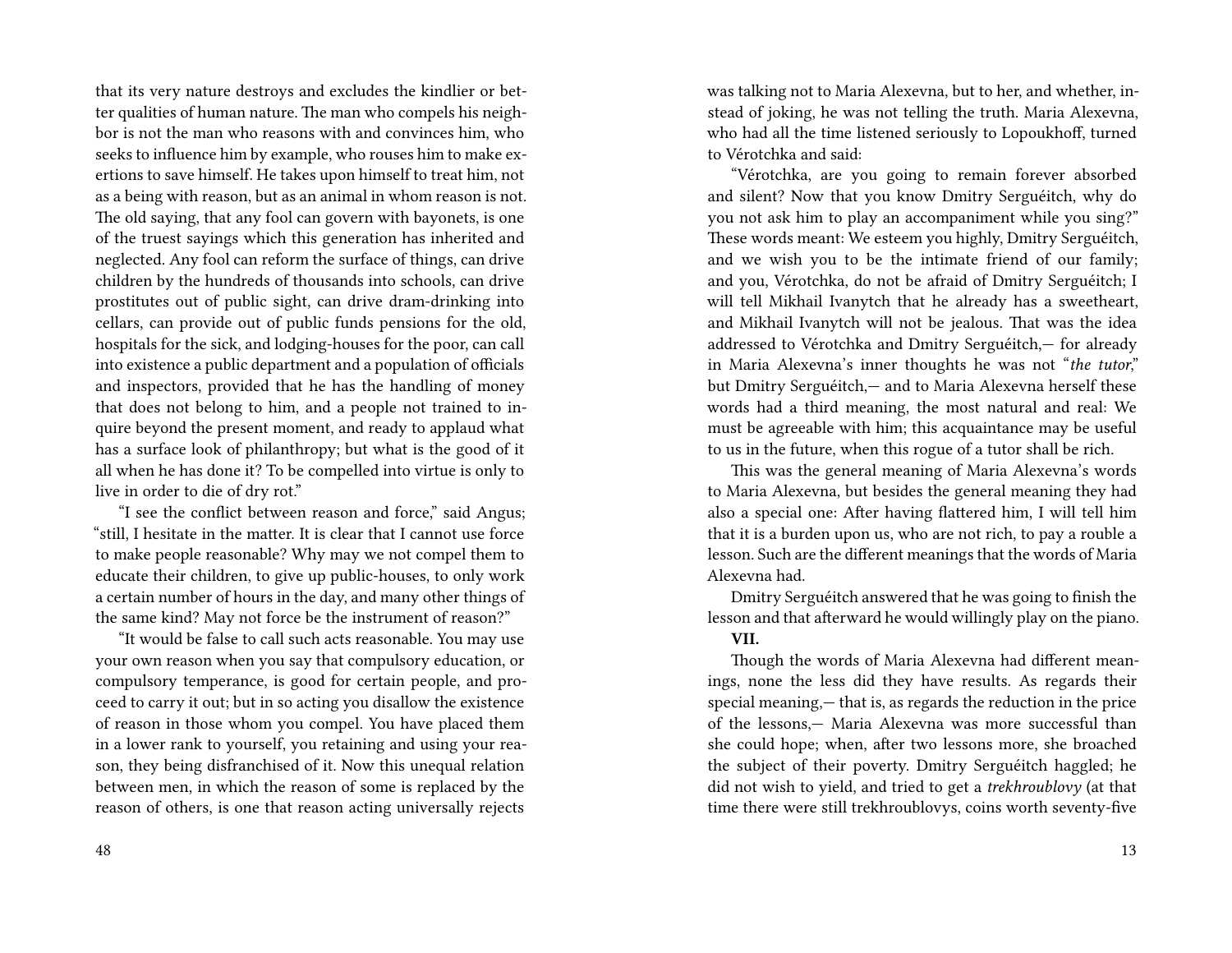copecks, if you remember); Maria Alexevna herself did not count on a larger reduction: but, against all expectation, she succeeded in reducing the price to sixty copecks a lesson. It must be allowed that this hope of reduction did not seem consistent with the opinion she had formed of Dmitry Serguéitch (not of Lopoukhoff. but of Dmitry Serguéitch) as a crafty and avaricious fellow. A covetous individual does not yield so easily on a question of money simply because the people with whom he is dealing are poor. Dmitry Serguéitch had yielded; to be logical, then, she must disenchant herself and see in him nothing but an imprudent and consequently harmful man. Certainly she would have come to this conclusion in dealing with any one else. But the nature of man is such that it is very difficult to judge his conduct by any general rule: he is so fond of making exceptions in his own favor! When the college secretary, Ivanoff, assures the college councillor, Ivan Ivanytch, that he is devoted to him body and soul, Ivan Ivanytch knows, as he thinks, that absolute devotion can be found in no one, and he knows further that Ivanoff in particular has *five times sold his own father* and thus surpassed Ivan Ivanytch himself, who so far has succeeded in selling his father but three times; yet, in spite of all, Ivan Ivanytch believes that Ivanoff is devoted to him, or, more properly speaking, without believing him, he is inclined to look upon him with good-will; he believes him, while hot believing in him. What would you? There is no remedy for this deplorable incapacity of accurately judging that which touches us personally. Maria Alexevna was not exempt from this defect, which especially distinguishes base, crafty, and greedy individuals. This law admits exceptions, but only in two extreme cases,— either when the individual is a consummate scamp, a transcendental scamp, so to speak, the eighth wonder of the world of rascality, like Ali Pasha of Janina, Jezzar Pasha of Syria, Mahomet Ali of Egypt, who imposed upon European diplomats (Jezzar on the great Napoleon himself) as if they had been children, or when

"Please to define good and bad purposes. You will find that your definitions hold as much meaning as a sieve holds water. If vou wish to see how hopeless is the task, read Sir F. Stephen's book, in which he tells us not to employ compulsion, even if calculated to obtain a good object, if it involves 'too great an expense.' What possible binding power is there in such a rule over the minds of men? Where is the common standard of measurement? Who sees with the same eyes the accompanying expense or the resulting good? It is far better to look the truth in the face and to say that when you sanction force for good purposes yon sanction it for all occasions which the holders of power think good."

"But can one be sure that force is a bad thing in itself?" said Angus.

"Do you not see, first, that  $-$  as a mental abstract  $-$  physical force is directly opposed to morality; and, secondly, that it practically drives out of existence the moral forces? How can an act done under compulsion have any moral element in it, seeing that what is moral is the free act of an intelligent being? If you tie a man's hands there is nothing moral about his not committing murder. Such an abstaining from murder is a mechanical act; and just the same in kind, though less in degree, are all the acts which men are compelled to do under penalties imposed upon them by their fellow-men. Those who would drive their fellow-men into the performance of any good actions do not see that the very elements of morality — the free act following on the free choice — are as much absent in those upon whom they practice their legislation as in a flock of sheep penned in by hurdles. You cannot see too clearly that force and reason which last is the essence of the moral  $act - are$  at the two opposite poles. When you act by reason you are not acting under the compulsion of other men; when you act under compulsion you are not acting under tho guidance of reason. The one is a force within you and the other is a force without. Moreover, physical force in a man's hand is an instrument of such brutal character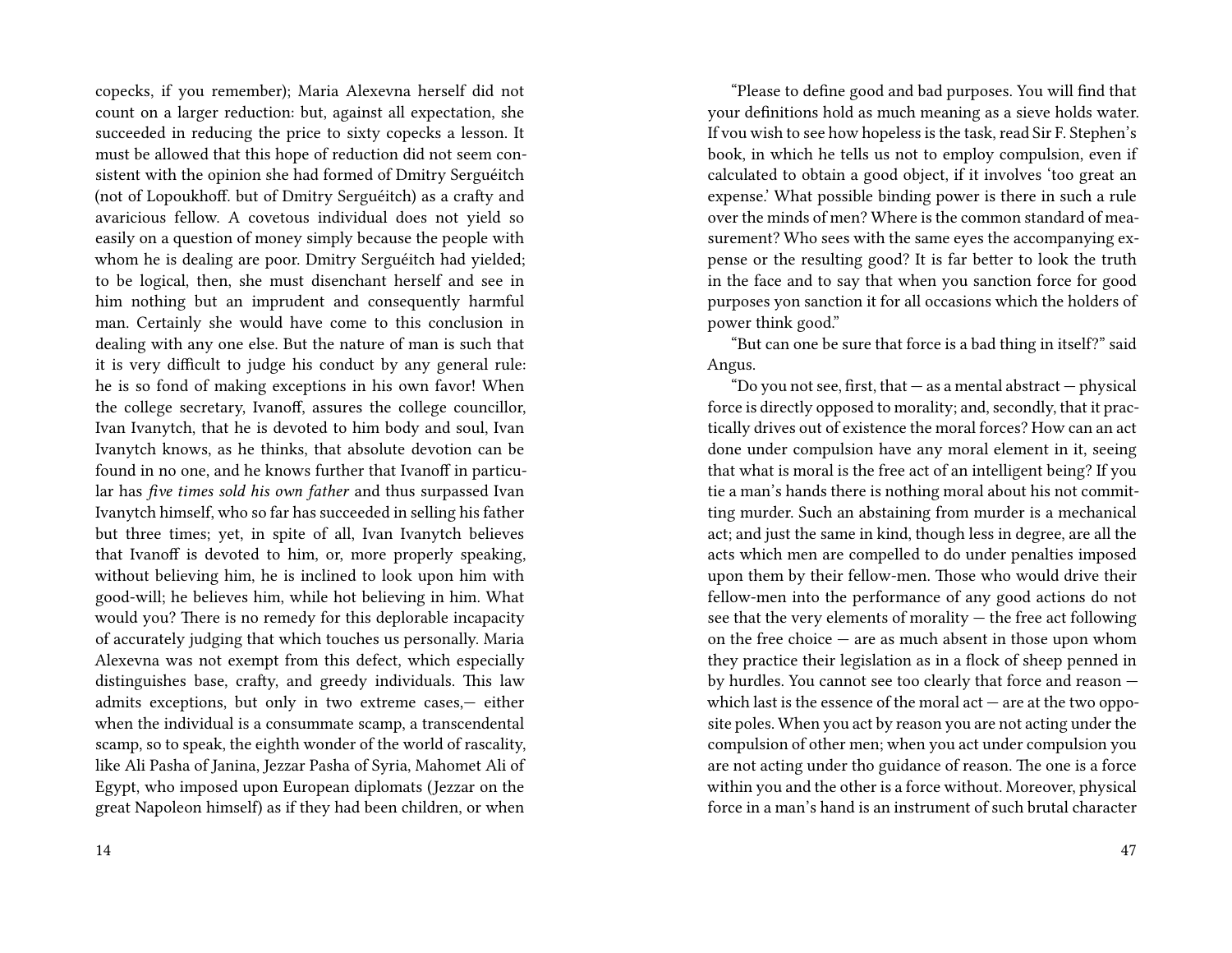### Josephnie.

[To be continued.]

# **A Politician in Sight of Haven. By Auberon Herbert.**

[From the Fortnightly Review.] Continued from No. 47.

"Do you then condemn the use of force for all purposes?" asked Angus.

"Will you undertake to define for me the purposes for which I am and for which I am not to use force? For myself I fail to be able to do it. I cannot suppose that three men have power to compel two men in some matters without finding myself presently obliged to conclude that the three men must decide what these matters are, and therefore that they have powers of applying force in all matters. Between the some purposes and the all purposes I can find no settled boundary. You cannot draw, and no man living can draw, a force-line. If you sat down with Mr. Gladstone to-day to do it, to-morrow his exigencies would have eaten out the line, and its authority would be gone, at all events for our planet. Do not let us play with these things, and build up pleasant fictions that are of no value. Either a state of liberty — that is, a state where no physical force is applied by man to man — is the moral one, or we must recognize force as rightly applied by those who possess it for all purposes that they think right."

"Now I become more and more puzzled," said Angus. "May not the majority apply force for what we call good, and not for bad purposes?"

knavishness has covered the man with a breast-plate so solid and compact that it leaves uncovered no human weakness, neither ambition, nor passion for power, nor self-love, nor anything else. But these heroes of knavishness are very rare, and in European countries scarcely to be found at all, the fine art of knavery being already spoiled there by many human weaknesses. Therefore, when any one shows you a crafty knave and says: "There is a man who cannot be imposed upon," bet him ten roubles to one, without hesitation, that, although you are not crafty, you can impose on him if you desire to; with equal promptness bet him a hundred roubles to one that for some special thing he can be led by the nose, for the most ordinary trait, a general trait, in the character of crafty men, is that of letting themselves be led by the nose in some special direction. Did not Louis Philippe and Metternich, for instance, who are said to have been the shrewdest politicians of their time, allow themselves nevertheless to be led to their ruin, like sheep to the pasture? Napoleon I was crafty, much craftier than they, and is said to have had genius. Was he not neatly stranded on the island of Elba? That was not enough for him; he wished to go further, and succeeded so well that that time he went to St. Helena. Read Charras's history of the campaign of 1815, and be moved by the zeal with which Napoleon deceived and destroyed himself! Alas ! Maria Alexevna too was not exempt from this unfortunate tendency.

There are few people whom great perfection in the art of deceiving others prevents from being deceived themselves. There are others, on the contrary, and many of them, whom a simple honesty of heart serves to surely protect. Ask the Vidocqs and Vanka Cains of all sorts, and they will tell you that there is nothing more difficult than to deceive an honest and sincere man, provided he has intelligence and experience. Honest people who are not stupid cannot be seduced individually. But they have an equivalent defect,— that of being subject to seduction *en masse*. The knave cannot capture them individually, but col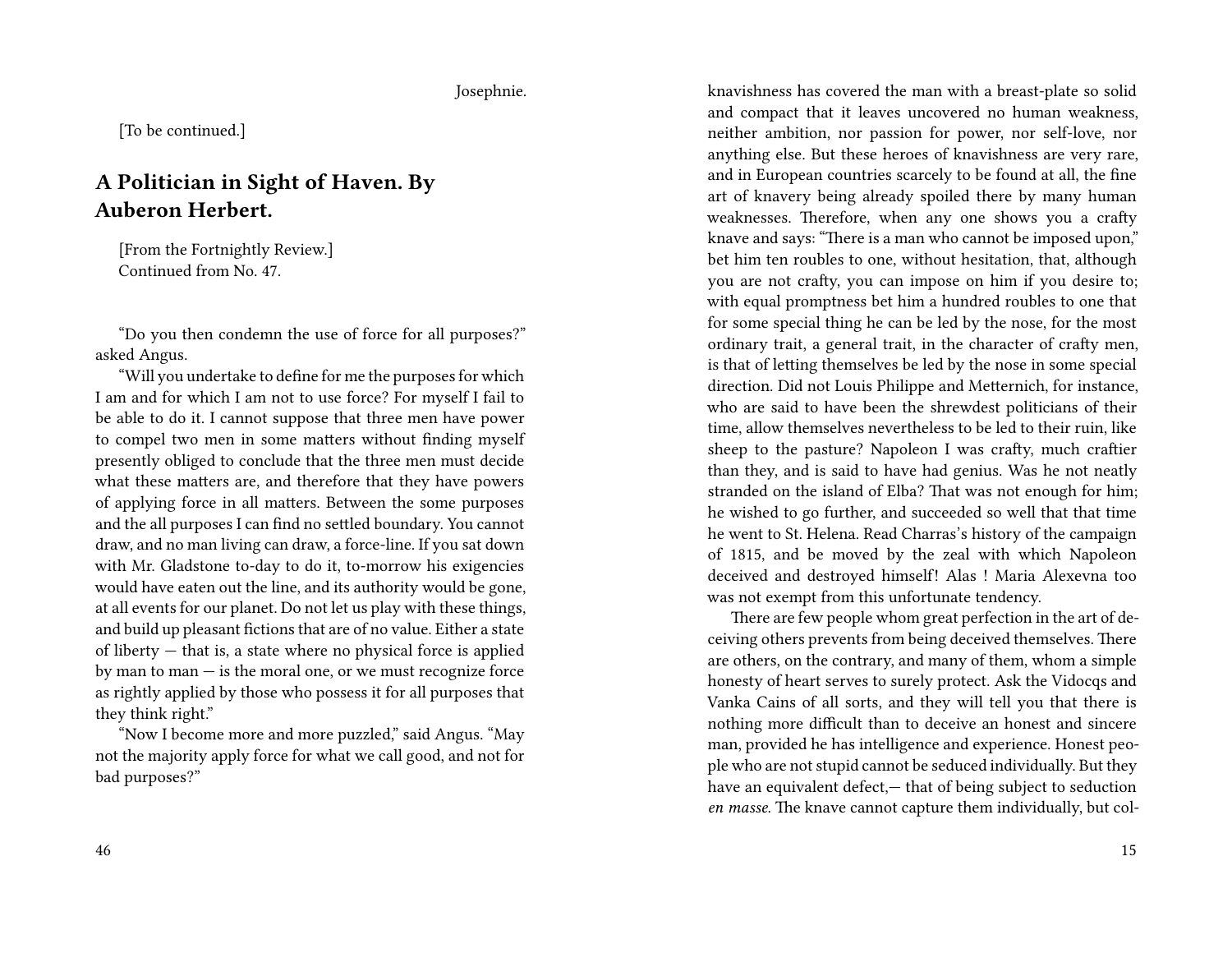lectively they are at his disposition. Knaves, on the contrary, so easy to deceive individually, cannot be duped as a body. That is the whole secret of universal history.

But this is not the place to make excursions into universal history. When one undertakes to write a romance, he must do that and nothing else.

The first result of Maria Alexevna's words was the reduction in the price of the lessons. The second result was that by this reduction Maria Alexevna was more than ever confirmed in the good opinion that she had formed of Lopoukhoff as a valuable man; she even thought that his conversations would be useful to Vérotchka in urging her to consent to marry Mikhail Ivanytch; this deduction was too difficult for Maria Alexevna ever to have arrived at it herself, but a speaking fact occurred to convince her. What was this fact? We shall see presently.

The third result of Maria Alexevna's words was that Vérotchka and Dmitry Serguéitch began, with her permission and encouragement, to spend much time together. After finishing his lesson at about eight o'clock, Lopoukhoff would stay with the Rosalskys two or three hours longer; he often played cards with the mother and father, talked with the suitor, or played Vérotchka's accompaniments on the piano; at other times Vérotchka played and he listened; sometimes he simply talked with the young girl, and Maria Alexevna did not interfere with them or look at them askance, though keeping a strict watch over them nevertheless.

Certainly she watched them, although Dmitry Serguéitch was a very good young man; for it is not for nothing that the proverb says: The occasion makes the thief. And Dmitry Serguéitch was a thief,— not in the blameworthy, but the praiseworthy sense; else there would have been no reason for esteeming him and cultivating his acquaintance. Must one associate with imbeciles? Yes, with them also, when there is profit in it. Now, Dmitry Serguéitch having nothing yet, association with

16

"Such a state of affairs is very rare, but when it does occur, arbitration is resorted to. Government does not step in and say the majority is right, as was always the case under the old system. Why, man contains all of justice that exists between man and man. How absurd it is for man to set up an abstraction, and call upon it to decide the question of right or wrong. If the strong in numbers are given the power to rule the weak, they will do so, and call such rule right. If they are not given such power, such action becomes crime. In your time the State licensed majorities to commit crime; to rob, torture mentally and physically, and even to commit murder. Minorities were given over as fit prey to majorities. There was an absolute standard of right and wrong set up; the majority was right and the minority wrong. Now, the natural justice  $-$  that is, the man  $$ decides."

"Suppose," asked I, "that in a town of five thousand inhabitants four thousand wish to construct and maintain a system of water works, and the remaining one thousand are opposed to the scheme,— what is the result?"

"Why, simply this, the four thousand construct and maintain the water works and reap the advantages. Under the government of majorities the one thousand people would be obliged to pay a tax for the building and working of something they did not want.

"This, I trust, shows you how Anarchy prevents thousands of crimes, and how, instead of producing discord and disorder, it produces harmony and freedom. Humanity is something like a dish of cane syrup; if you keep stirring it, it granulates; if you leave it alone, it crystallizes.

"The next time we meet I hope to explain further how Anarchy makes impossible most of the crimes that governments had to deal with. After that I will explain how it punishes," and I, Louise, will be faithful in my note-taking and in writing out those notes for you.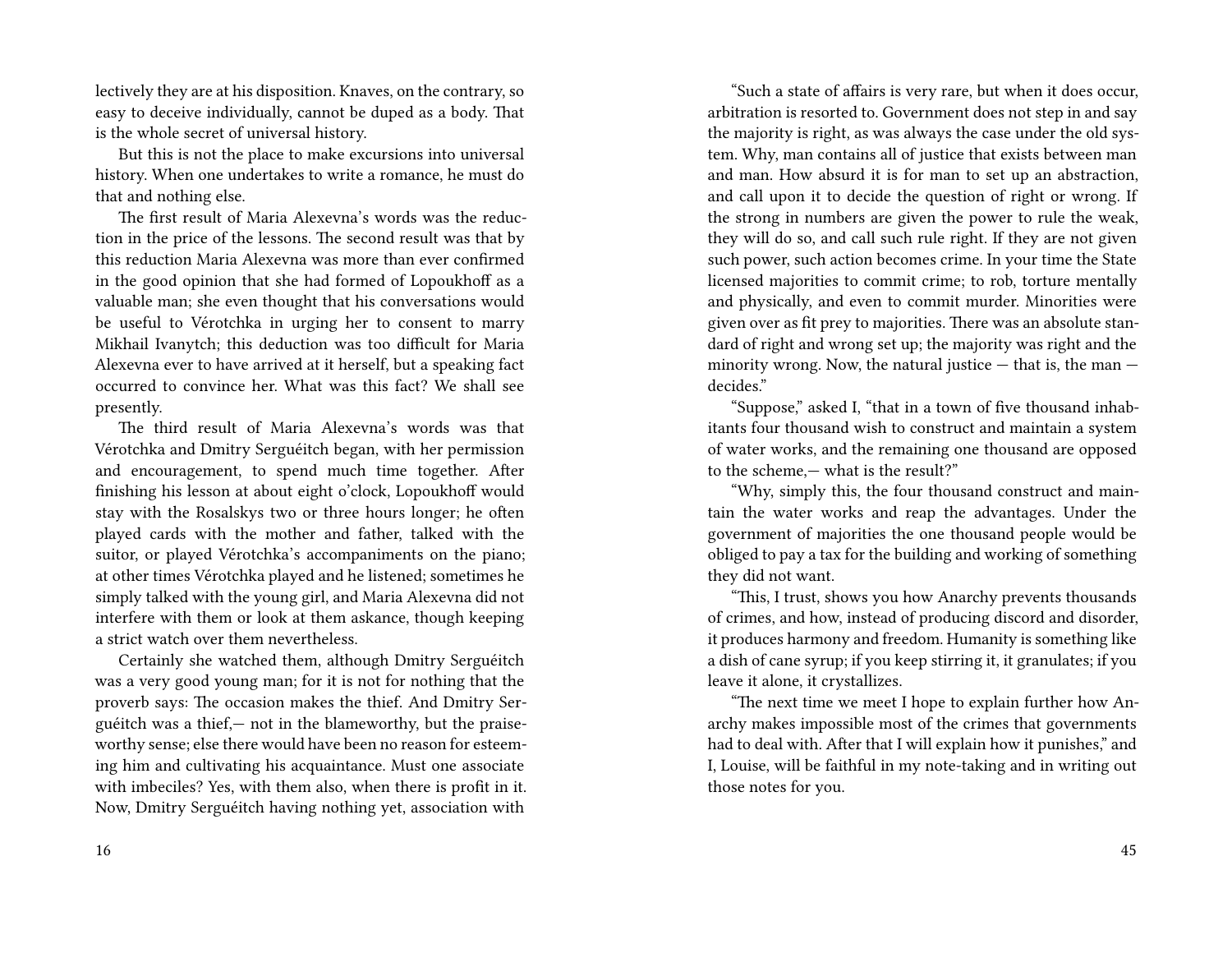one morning the people formed into a body and marched up to the Strong Castle. The Mediators blew trumpets and flourished swords. They threatened, then argued, then pleaded, but to no avail. The people said: "We will slay the monster." They rushed upon the Castle and broke down the palisades and gates. "The monster! the monster!" they shouted, but there was no monster found. The mediators had thrown off their priestly garments and mixed with the people. The Castle was deserted and quiet. The monster was a myth, and the people saw how they had been duped. The Strong Castle was pulled down, and, when the sun set, the people had done the grandest day's work of all time.'

"Government was the great landlord, or rather the great alllord," said Mr. De Demain,— "for it not only loaned the land, but all other privileges worth the having. It gathered to itself with its strong hand all rights pertaining to business, labor, capital, money, religion, marriage, morals, etc, etc., and farmed them out. The state, in some of its phases, was like a meddlesome old woman; in others, like a heartless robber; in others, like a scheming villain.

"There is a government today, but no governments. Instead of being governed by a despotic king, a despotic parliament, or a despotic republic,— a government of the people, by the people, for the people,— we have a government of the individual, by the individual, for the individual."

"But," I asked, "does not this prevent all harmonious action?"

"Just the opposite. All collective action under the system of individual rule is harmonious. Individuals with the same purpose in view act together and act as a unit. There is no ruling of minorities by majorities."

"But take a community of five thousand people. Four thousand desire to do something to which one thousand are opposed. The thing will benefit the four thousand in favor, but will injure the one thousand opposed. What is the result?"

44

him could be sought only for his qualities,— that is, for his wit, his tact, his address, and his calculating prudence.

If every man can plot harm, all the more a man so intelligent. It was necessary, then, to keep an eye on Dmitry Serguéitch, and that is what Maria Alexevna did, after keen reflection. All her observations only tended to confirm the idea that Dmitry Serguéitch was a positive man of good intentions. How, for instance, could any one see in him the propensities of love?

He did not look too closely at Vérotchka's bodice. There she is, playing; Dmitry Serguéitcj listens, and Maria Alexevna watches to see if he does not cast indiscreet glances. No, he has not the least intention! He does not even look at Vérotchka at all; be casts his eyes about at random, sometimes upon her, but then so simply, openly, and coldly, as if he had no heart, that one sees in a moment that he looks at her only out of politeness, and that he is thinking of his sweethearts dowry; his eyes do not inflame like those of Mikhail Ivanytch.

How else can one detect the existence of love between young people? When they speak of love. Now they are never heard to speak of love; moreover, they talk very little with each other; he talks more with Maria Alexevna. Later Lopoukhoff brought books for Vérotchka.

One day, while Mikhail Ivanytch was there, Vérotchka went to see one of her friends.

Maria Alexevna takes the books and shows them to Mikhail Ivanytch.

"Look here, Mikhail Ivanytch, this one, which is in French, I have almost made out myself: 'Gostinaia.'<sup>1</sup> That means a manual of self-instruction in the usages of society. And here is one in German; I cannot read it."

"No, Maria Alexevna, it is not 'Gostinaia;' it is destiny." He said the word in Russian.

<sup>1</sup> *Gostinaia* is the Russian equivalent of the French word *salon*, meaning drawing-room primarily, and derivatively fashionable society.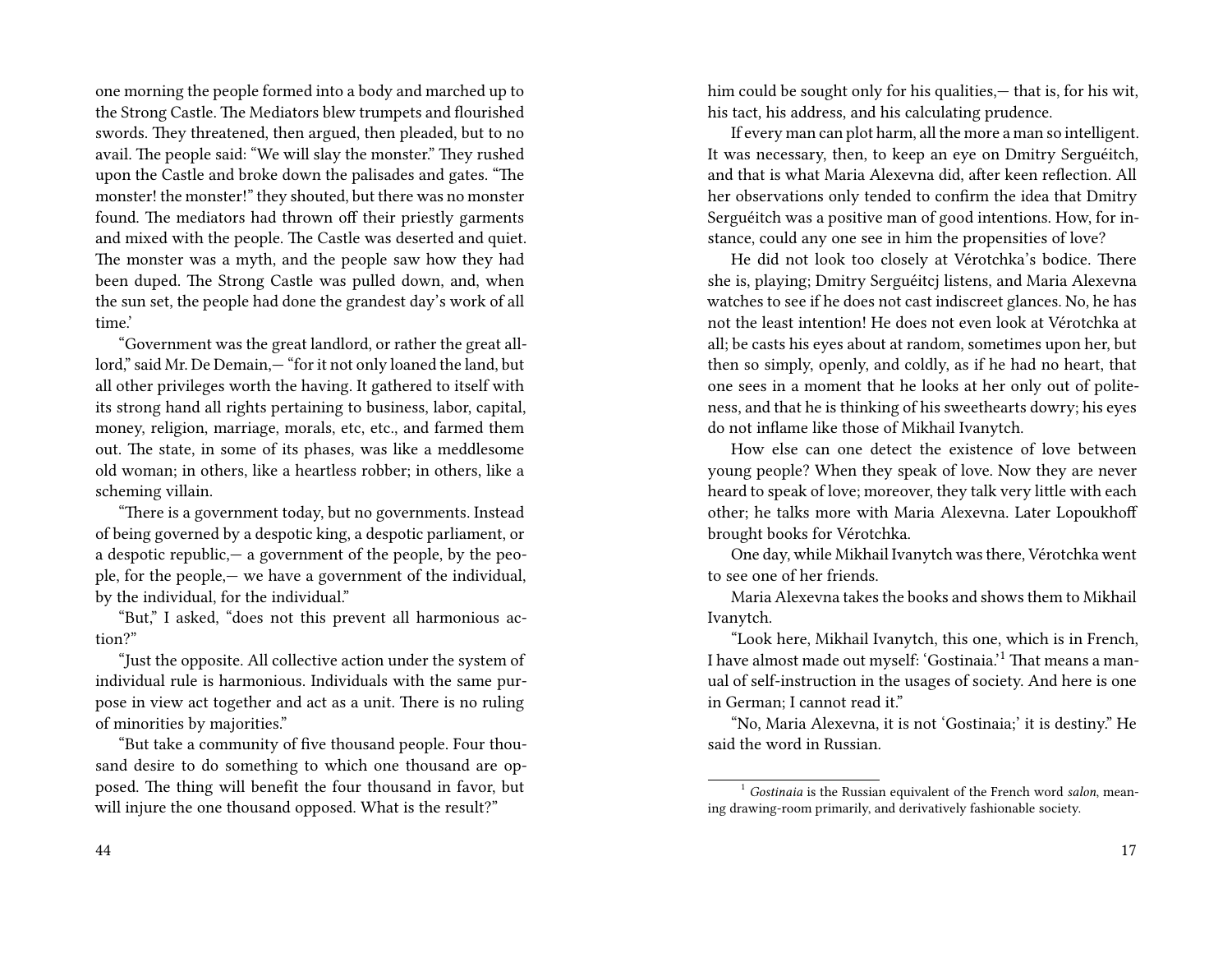"What, then, is this destiny? Is it a novel, a ladies' oracle, or a dream-book?"

"Let us see." Mikhail Ivanytch turned over a few pages.

"It deals with series;<sup>2</sup> it is a book for a *savant*."

"Series? I understand. It treats of transfers of money." "That's it."

"And this one in German?"

Mikhail Ivanytch read slowly: "On Religion, by Ludwig," by Louis Fourteenth.<sup>3</sup> It is the work of Louis XIV; this Louis XIV was a king of France, father of the king whom the present Napoleon succeeded."

"Then it is a pious book."

"Pious, Maria Alexevna, you have said it."

"Very well, Mikhail Ivanytch; although I know that Dmitry Semguéitch is a good young man, I wish to see: it is necessary to distrust everybody!"

"Surely it is not love that is in his head: but in any case I thank you for this watchfulness."

"It could not be otherwise, Mikhail Ivanytch; to watch is the duty of a motner who wishes to preserve her daughter's purity. That is what I think. But of what religion was the king of France?"

"He was a Catholic, naturally."

"But his book may convert to the religion of the Papists?"

"I do not think so. If a Catholic archbishop had written it, he would try to convert, it is unnecessary to say, to the religion of the Papists. But a king cares nothing about that; a king, as a prince and wise politician, wishes piety simply."

That was enough for the moment. Maria Alexevna could not help seeing that Mikhail Ivanytch, while having a narrow mind, had reasoned with much justice; nevertheless she wished tect the conquerors and their heirs and assigns forever in their possession of the country,— the land, its products, and their increase. This was a pleasing promise. The monster said: "Give up all you possess to me, and I will loan it to you for a small annual rental. This is merely that I may say to other monsters like myself, 'This is all mine,' when really, of course, it is yours." So all property was given up to him. Then he said to the people: "Now, upon the condition which I shall name, you may dwell upon these lands, but you must never forget that you are simply my slaves. You must give up to me, if I ask it, even your lives. Here is a list "of the things you must not do at all, and another of the things you must not do without my consent. I shall add to both as often as it suits my convenience. As a reward for your generosity to me, I will see that you are properly punished when you do what I have commanded that you shall not do."

"'So ran the tradition. After a few generations men gathered about the Strong Castle and took upon themselves the work of mediators between the people and the monster. The monster was never seen, but these mediators, who were variously termed princes, lords, and statesmen, made known to the people his commands and gathered the tributes. For centuries, the people never questioned the right of the monster to command and rob them. These mediators were clever men, and they said to the people: "If this monster ir be killed, some other monster, still more terrible, will devour you, or you will devour each other. You are a bad lot." So he who said: "Let us pay no more tribute to this monster; let us slay him, and pall down his Strong Castle," was answered thus: "But these mediators, who are men of great brain, say we could not do without him; if he were killed, we should immediately be possessed of the desire to set upon and slay each other." And the people contented themselves with this answer, and worked on with the sweat streaming from their brows. But there were murmurings and muttered curses, and distrust and threats. Finally

<sup>&</sup>lt;sup>2</sup> Series-paper-money at interest. The book was Considérant's "Social Destiny."

<sup>&</sup>lt;sup>3</sup> Ludwig Feuerbach, whom the officer in his simplicity had identified with Louis XIV.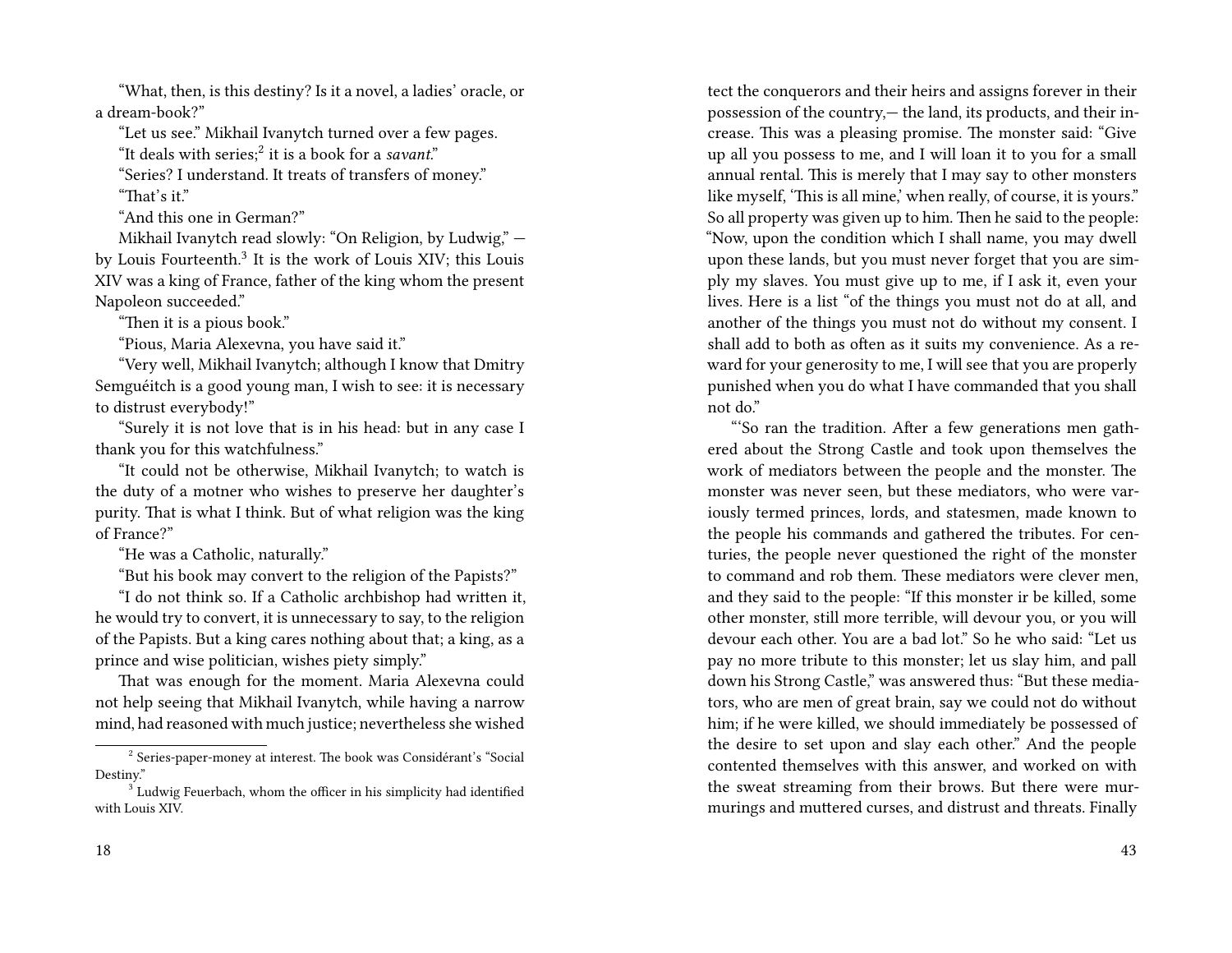# **Then and Now.**

Continued from No. 47.

### **III. Individual Rule Instead of Majority Rule.**

Boston, August 9, 2084.

### *My dear Louise:*

Without governments, how can crime be prevented or suppressed? I know that this is the question which you most want answered. I will allow Mr. De Demain to tell you in the language, as near as I can remember, in which he told me:

"Did government ever prevent crime altogether, or even materially lessen it? Under the strongest governments does not history show that crimes have been most frequent? Hundreds, thousands, millions of laws, even the commands of gods, coupled with the threats of endless torture, have not prevented crimes. Some crimes it is perfectly natural for man to commit, and so long as man continues to be man,— that is, an animal, he will continue to be an offender. The only excuse governments ever had for existing was that they were necessary to prevent crime and punish criminals. Ostensibly they were organized and maintained to protect the weaker as against the stronger, but you know well that a government that did this never existed. Governments are strong, and draw the strong about them; did a state ever protect the weak from itself?

"Let me read you from this book, which contains stories for the children, a little legend:

"'In the midst of a most beautiful country there was a mighty castle, from whose turrets one might watch the toiling, sweating, tired, and hungry people throughout the length and breadth of the land. The people called it the Strong Castle, or the Castle of State.

"'Tradition said that soon after the first conquest of the country a monster, half god and half beast, volunteered to proto place the matter in the clearest light. Two or three days later she suddenly said to Lopoukhoff, who was playing cards with her and Mikhail Ivanytch:

"Say, Dmitry Serguéitch, I have a question that I wish to ask you: did the father of the last king of France, whom the present Napoleon succeeded, ordain baptism in the religion of the Papists? "

"Why, no, he did not ordain it, Maria Alexevna."

"And is the religion of the Papists good, Dmitry Serguéitch?"

"No, Maria Alexevna, it is not good. And I play the seven of diamonds."

"It was out of curiosity, Dmitry Serguéitch, that I asked you that; though not an educated woman, I am interested just the same in knowing things. And how much have you abstracted from the stakes, Dmitry Serguéitch?"

"Oh, that's all right, Maria Alexevna; we are taught that at the Academy. It is impossible for a doctor not to know how to play."

To Lopoukhoff these questions remained an enigma. Why did Maria Alexevna want to know whether Philippe Egalité ordained baptism in the religion of the Papists?

May not Maria Alexevna be excused if she ceases now to watch the student? He did not cast indiscreet glances; he continued himself to looking at Vérotchka openly and coldly, and he lent her pious books: what more could one ask? Yet Maria Alexevna tried still another test, as if she had read the "Logic" which I too learned by hears, and which says that "the observation of phenomena which appear of themselves should be verified by experiments made in accordance with a deliberate plan in order to penetrate more deeply into the mysteries of their relations"

She arranged this test, as if she had read the story told by Saxon, the grammarian, of the way in which they put Hamlet to the test in a forest with a young girl.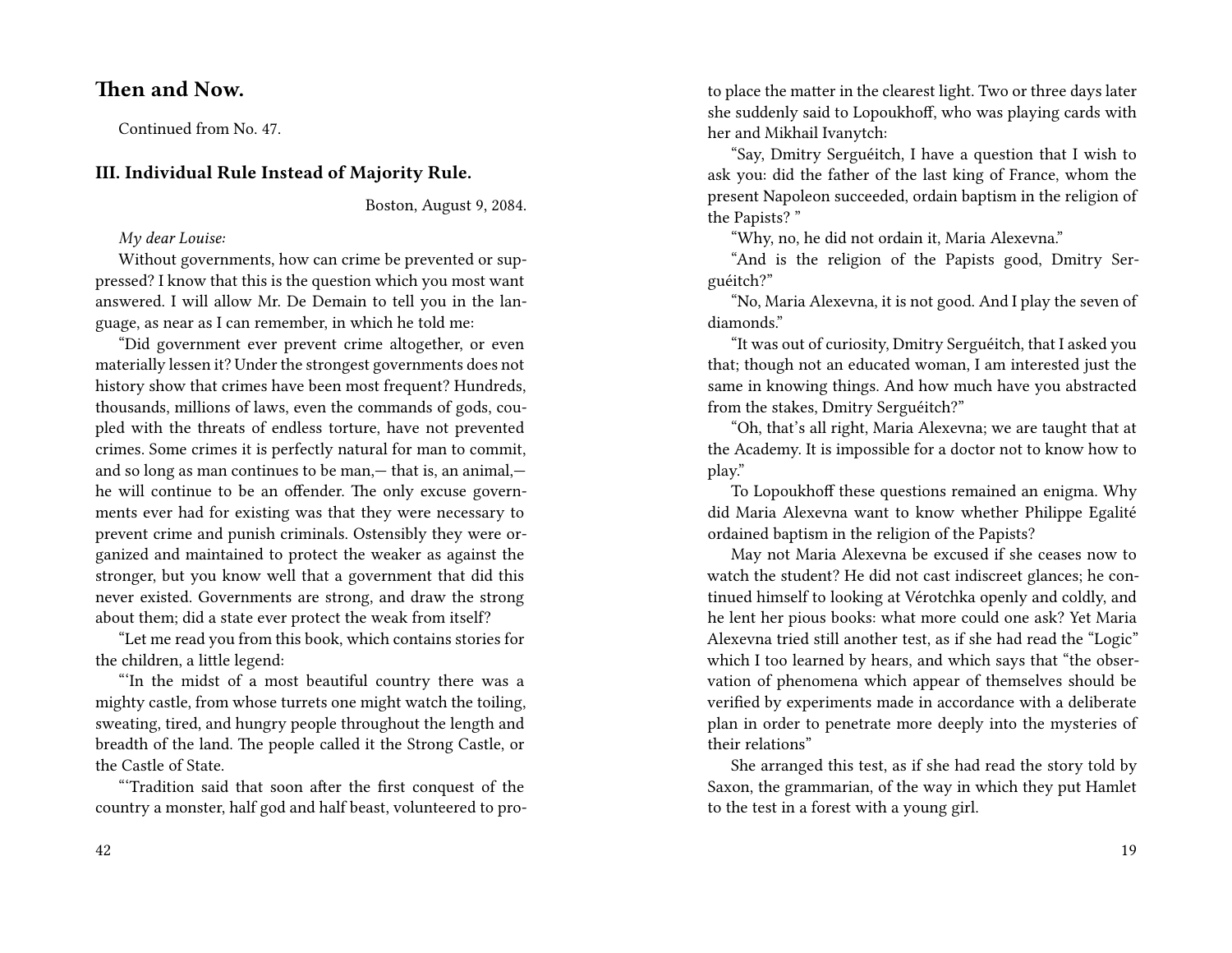### **VIII. Test À La Hamlet.**

One day Maria Alexevna said, while taking tea, that she had a severe headache; after having drank the tea and locked up the sugar-bowl, she went to lie down. Vérotchka and Lopoukhoff remained alone in the parlor, which adjoined Maria Alexevna's sleeping-chamber. A few moments later, the sick woman called Fédia.

"Tell your sister that their conversation prevents me from sleeping; let them go into another room; but say it politely, in order that Dmitry Serguéitch may not take offence; he takes such care of you!" Fédia did the errand.

"Let us go into my room, Dmitry Serguéitch," said Véra Pavlovna, "it is some distance from the chamber, and there we shall not prevent Mamma from sleeping."

That was precisely what Maria Alexevna expected. A quarter of an hour later she approached with stealthy step the door of Vérotchka's chamber. The door was partly open, and between it and the casing was a crack which left nothing to be desired. There Maria Alexevna applied her eyes and opened her ears.

And this is what she saw:

Vérotchka's room had two windows; between the windows was a writing-table. Near one window, at one end of the table, sat Vérotchka; she was knitting a worsted waistcoat for her father, thus strictly carrying out Maria Alexevna's recommendation. Near the other window, at the other end of the table, sat Lopoukhoff: supporting one elbow on the table, he held a cigar in his hand, and had thrust the other hand into his pocket; between him and Vérotchka was a distance of two *arckines*, 4 if not more. Vérotchka looked principally at her knitting, and Lopoukhoff looked principally at his cigar. A disposition of affairs calculated to tranquilize.

And this is what she heard:

one concern. In fact, I wanted to understand as thoroughly as I could the whole working of their industrial system.

"'Well,' he said, 'to-morrow you shall go and see for yourself. You can visit the banks, the several stores, and the large manufacturing establishment just down the river, where three hundred or more men and women are at work running the looms of the mill. It is what you would call a cotton factory.

"'What about your school?' I asked. 'Have you a common school, or free school?'

"'Oh, no,' Miss Arkwright broke in, 'in this city of freedom there's nothing free, in *that* sense. Everybody pays for what he gets and takes his choice. The nearest approach to a common school is Phillip Morse's, and he gets so many pupils because his is the best managed and the cheapest. Some, however, like Sarah Baker's school best, and are willing to pay more, thinking it superior.'

"I said that I supposed they had established a uniformity of prices. If it was 'labor for labor,' why should one school be dearer than another?

"The old gentleman turned to his granddaughter, as though he expected her to continue the conversation, and she responded:—

"'Oh, for that matter, everyone is perfectly free to set any price he pleases on his services, and so, on the other hand, everybody is free to call on him for his services or not.'"

"Why," Smith exclaimed, interrupting my recital for the first time that evening, "that is precisely as it is here and everywhere. Competition settles the thing."

I replied that the same thought was running through my mind, but that Miss Arkwright went on without any suggestions from me to explain that in the absence of laws securing monopoly as a privilege, competition being thus left free and unshackled, the equitable price was uniformly reached.

H.

<sup>&</sup>lt;sup>4</sup> Two and one-third feet.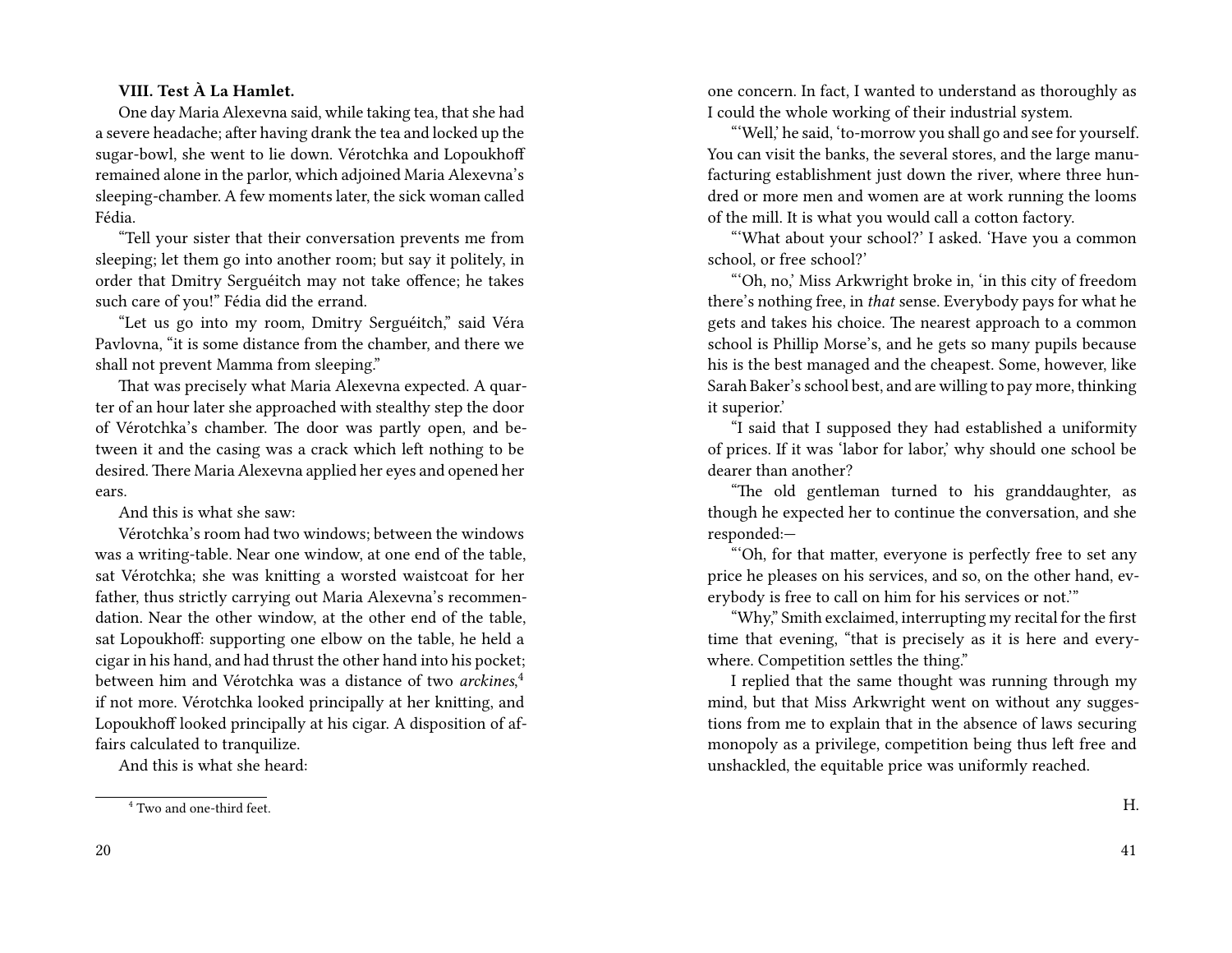be aware that the act was universally condemned. Perhaps no one would more strongly denounce his conduct than he himself would. The punishment, too, was already being inflicted by the altered change of feeling toward him. Go where he would, meet whom he would, he would meet some one judging his deed and condemning it. It would be a work of time for him to reinstate himself in the friendly regard of the community. Shutting him up in a prison cell would be a release rather than a punishment. No, let him go free and face his act, and live it down. No one but would forgive him when he, to quote the Scripture, did "works meet for repentance."

"'The result was the young man went about his business, and gradually the affair was forgiven, if not forgotten. He is living now, and is one of the best, most earnest and influential men we have. But the old gentleman never got over his disappointment.

"'Our community now numbers seven thousand souls, and our government consists only of a few patrolmen for the evenings, who look after the boys, allay disturbance, or take some very unruly fellow to his own home. We have found this arrangement sufficient to serve all our needs. Society here is *protected* in other ways,— by our industries, our habits of forbearance, and the democratic respect for one another which our state of perfect freedom inspires. We make no professions, but we for some reason instinctively strive to stand well in one another's esteem. Our whole life is a constant school in that direction. About every kind of business known in a city of this size is carried on here. Our motto is: LABOR FOR LABOR. We have a bank which issues the money current in all our local transactions. In our dealings with the outside world we have of course to use the world's money. You may be interested in our banking system. If so, I will tell you something about it.'

"I replied that I should like very much to know how their bank was managed; also how business generally was concerted, especially where a large number of hands were employed in

. . . "And is it thus, then, that life must be regarded?" Such were the first words that reached the ears of Maria Alexevna.

"Yes, Véra Pavlovna, precisely thus."

"Practical and cold men are therefore right in saying that man is governed exclusively by self-interest?"

"They are right. What are called elevated sentiments, ideal aspirations,— all that, in the general course of affairs, is absolutely null, and is eclipsed by individual interest; these very sentiments are nothing but self-interest clearly understood."

"But you. for example,— are you too thus governed?"

"How else should I be, Véra Pavlovna? Just consider what is the essential motive of my whole life. The essential business of my life so far has consisted in study; I was preparing to be a doctor. Why did my father send me to college? Over and over again he said to me: 'Learn, Mitia; when you have learned, you will become an office-holder; you will support us, myself and your mother, and you will be comfortable yourself.' That, then, was why I studied; if they had not had that interest in view, my father would not have sent me to school: the family needed a laborer. Now,for my part, although science interests me now, I should not have spent so much time upon it if I had not thought that this expense would be largely rewarded. My studies at college were drawing to an end; I influenced my father to allow me to enter the Academy of Medicine instead of becoming an office-holder. How did that happen? We saw, my father and I, that doctors live much better than government functionaries and heads of bureaus, above whom I could not expect to rise. That is the reason why I entered the Academy,— the hope of a bigger piece of bread. If I had not had that interest in view, I should not have entered."

"But you liked to learn at college, and the medical sciences attracted you?"

"Yes. But that is ornamental; it helps in the achievement of success; but success is ordinarily achieved without it; never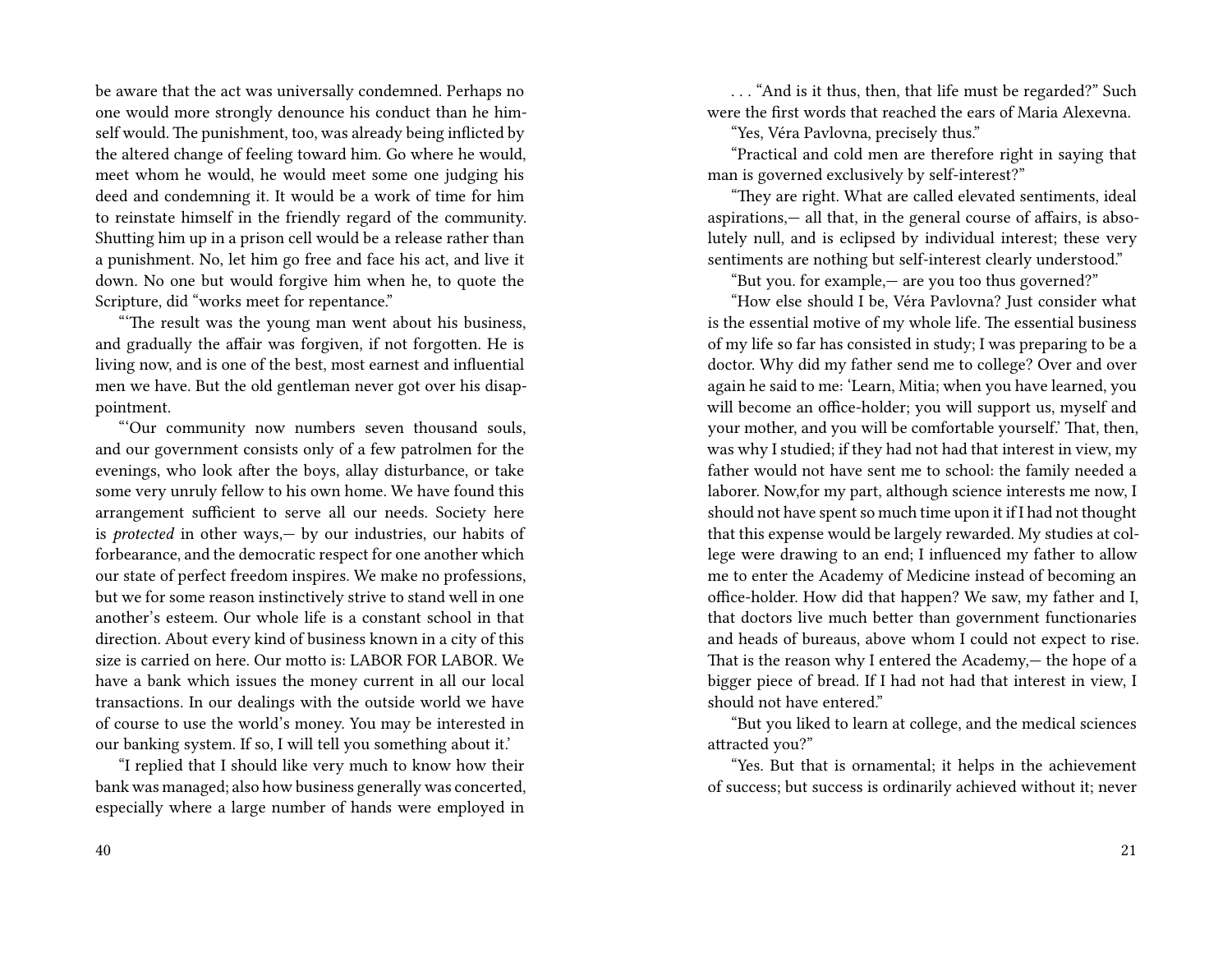without interest as a motive. Love of science is only a result; the cause is self-interest."

"Admit that you are right. All the actions that I understand can be explained by self-interest. But this theory seems to me very cold."

"Theory in itself should be cold. The mind should judge things coldly."

"But it is pitiless."

"For senseless and mischievous fancies."

"It is very prosaic."

"The poetic form is not suited to science."

"So this theory, which I do not see my way to accept, condemns men to a cold, pitiless, prosaic life?"

"No, Véra Pavlovna: this theory is cold, but it teaches man to procure warmth. Matches are cold, the side of the box against which we scratch them is cold, fagots are cold; but the fire which prepares warm nourishment for man and keeps him warm none the less springs from them; this theory is pitiless, but by following it men cease to be wretched objects of the compassion of the idle. The lancet must not yield; otherwise it would be necessary to pity the patient, who would be none the better for our compassion. This theory is prosaic, but it reveals the real motives of life; now, poetry is in the truth of life. Why is Shakspere a very great poet? Because he has sounded remoter depths of life than other poets."

"Well, I too shall be pitiless, Dmitry Serguéitch," said Vérotchka, smiling; "do not flatter yourself with the idea that you have had in me an obstinate opponent of your theory of self-interest, and that now you have gained a new disciple. For my part, I thought so long before I ever heard of you or read your book. But I believed that these thoughts were my own, and that the wise and learned thought differently; that is why my mind hesitated. All that I read was contrary to what went on within me and made my thought the object of blame and sarcasm. Nature, life, intelligence lead one way;

A truth which is of knowledge and of reason; Which teaches men to mourn no more, and live; Which tells them of things good as well as evil, And gives what Liberty alone can give.

The counsel to be strong, the will to conquer, The love of all things just and kind and wise, Freedom for slaves, fair rights for all as brothers, The triumph of things true, the scorn of lies.

"'"If we detail the vices and crimes of the ages past, we shall do more harm than good; offer suggestions to innocence. Prohibition will find antagonism, and create the disposition to do the very things that are forbidden. There is a great deal of philosophy in the old adage, 'forbidden fruit is the sweetest.'"

"'Sangerfield was always disturbing his own peace of mind with some vision of impending evil, and framing a law to avert it, or to punish the imaginary offender. Finally a case occurred. His own son, a youth of twenty years, grossly insulted a young lady, and would have proceeded to violence, but that he discovered some one approaching. Sangerfield's grief and dismay were soon drowned in a realization that the opportunity had arrived for him to vindicate and enforce his hobby. He came forward for a Roman father's triumph. He called for jail, courthouse, judge, and jury. The offender must be dealt with without mercy, and an example be set for the rising generation. He insisted so much that finally a meeting of all the people was summoned, a sort of general court. Sangerfield brought his prisoner, and made a great speech. The boy had struck at a father's heart; but that father, who could forgive an only son for almost any personal grievance, could in no case swerve one iota from his duty to society. Let the criminal be held to strictest account. Warden said he apprecidated the readiness of Sangerfield to deliver his own son up to judgment, but he thought it was too late in the day. Judgment had already been passed. The young man, in a moment of passion, had lost his reason, and he must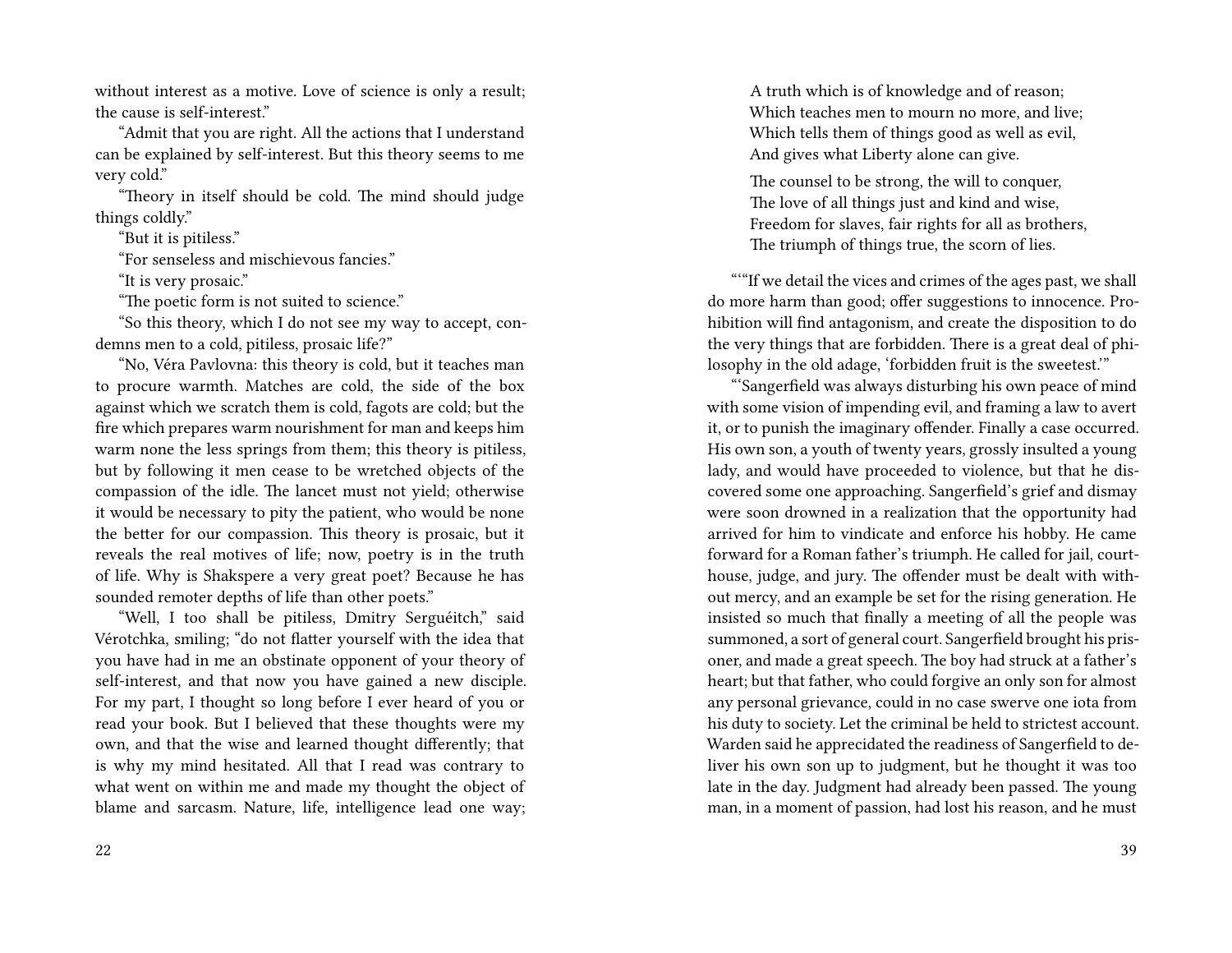"Further conversation followed, but soon the old gentleman desired to continue his story. His wife observed she had heard it the thousandth time, but kept, up her interest, and she sometimes had to correct John in his facts.

"'And I,' said the granddaughter, 'have to watch them both to see that they don't improve upon it from year to year.'

"'Let me see,' he began, 'I had got where Sangerfield and his party proposed to settle with us, and occupy the houses as abandoned property. Somehow they didn't "catch on," as the boys say now-a-days, very well to our ways and customs. It took: them some weeks to face about and see that we as a rule started from a standpoint almost the reverse of theirs. Individual sovereignty was so new an idea to them, even the logical Sangerfield was often far astray. And what astonished him more than all else was the fact that even our children could almost look over the sides of their cradles and put him right. He quoted the Scripture himself, "A little child shall lead them," and again, "He hath witheld it from the wise and prudent and revealed it anto babes and sucklings."

"'One day he went to Warden, and said he thought, as the community was growing, there would ere long be a pressing call for a criminal code. There should be a catalogue of crimes and penalties, so that, in the event of trespass, no one could plead ignorance of the law. In the nature of things there would undoubtedly appear at least one Judas to every twelve disciples, or some Cain who would compel the rest to drive him from the face of the earth. Why should we not be ready for all emergencies?

"'Warden smiled and replied quietly: "Sufficient unto the day is the evil thereof. I would not catalogue either crimes or virtues. Let us, as Paul advised, avoid the snares of the law,and stand fast in the liberty wherewith we have been made free. Let us speak the truth from day to day in faith, trusting human nature under the sway of humane sentiments, expecting good results. Behold a new truth:

38

books lead another, saying: This is bad, that is base. Do you know, the objections which I have raised seemed to me a little ridiculous."

"They are indeed ridiculous, Véra Pavlovna."

"But," said she, laughing, "we are paying each other very pretty compliments. On one side: Be not so proud, if you please, Dmitry Serguéitch. On the other: You are ridiculous with your doubts, Véra Pavlovna!"

"Ah! Yes!" said he, smiling also, "we have no interest in being polite to each other, and so we are not."

"Good, Dmitry Serguéitch; men are egoists, are they not? There, you have talked about yourself; now I wish to talk a little about myself."

"You are perfectly right; every one thinks of himself first."

"See if I do not entrap you in putting some questions to you about myself."

"So be it."

"I have a rich suitor. I do not like him. Should I accept his proposal?"

"Calculate that which is the most useful to you."

"That which is the most useful to me? You know I am poor enough. On the one hand, lack of sympathy with the man; on the other, domination over him, an enviable position in society, money, a multitude of adorers."

"Weigh all considerations, and choose the course most advantageous for you."

"And if I should choose the husband's wealth nd a multitude of adorers?"

"I shall say that you have chosen that which seemed to you most in harmony with your interests."

"And what will it be necessary to say of me?"

"If you have acted in cold blood, after reasonable deliberation upon the whole subject, it will be necessary to say that you have acted in a reasonable manner, and that you probably will not complain."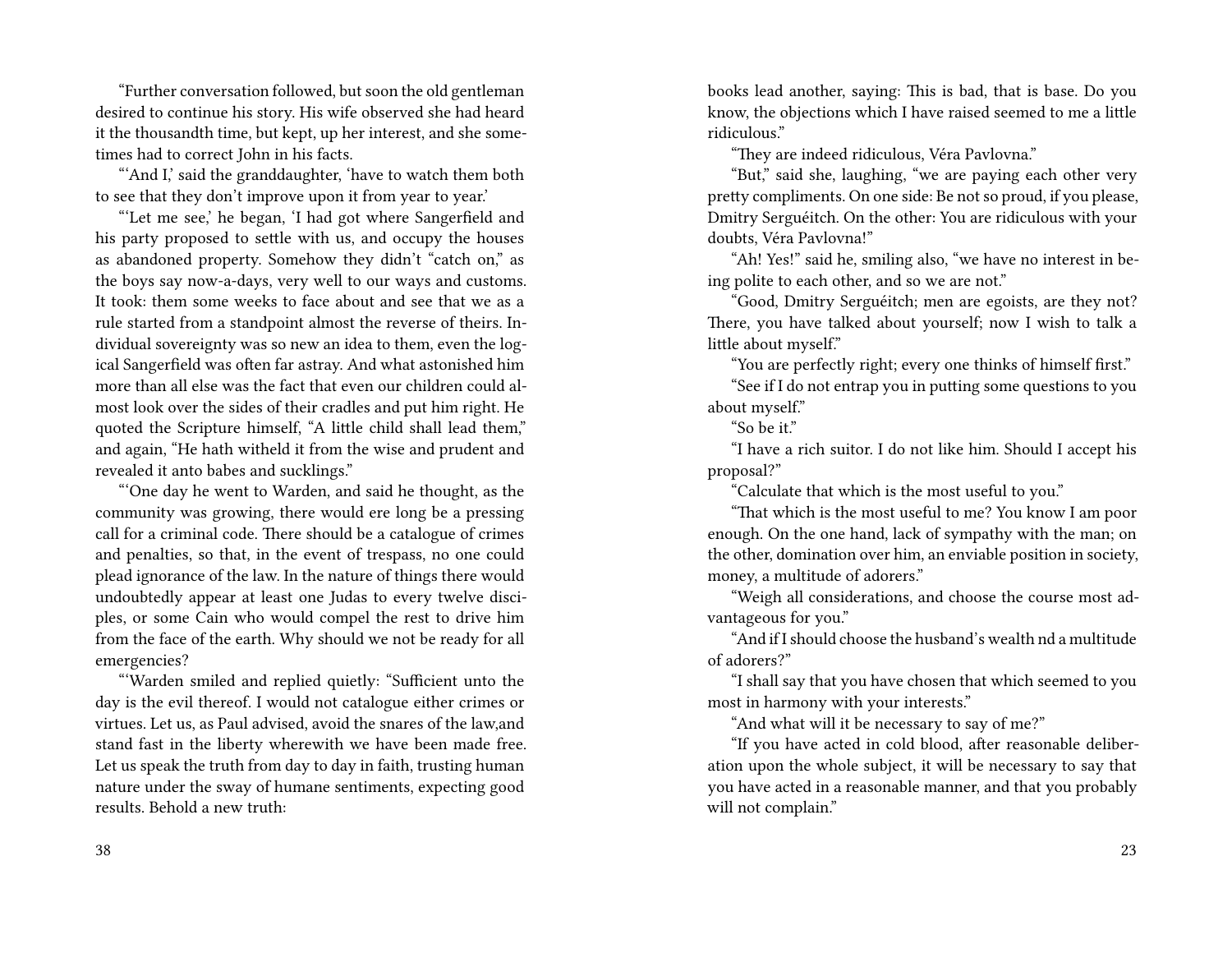"But will not my choice deserve blame?"

"People who talk nonsense may say what they will; but people who have a correct idea of life will say that you have acted as you had to act; if your action is such and such, that means that you are such an individual that you could not act otherwise under the circumstances; they will say that your action was dictated by the force of events, and that you had no other choice."

"And no blame will be cast upon my actions?"

"Who has a right to blame the consequences of a fact, if the fact exists? Your person under given circumstances is a fact; your actions are the necessary consequences of this fact, consequences arising from the nature of things. You are not responsible for them; therefore, to blame them would be stupid."

"So you do not recoil from the consequences of your theory. Then, I shall not deserve your blame, if I accept my suitor's proposal?"

"I should be stupid to blame you."

"So I have permission, perhaps even sanction, perhaps even direct advice to take the action of which I speak?"

"The advice is always the same: calculate that which is useful to you; provided you follow this advice, you will be sanctioned."

"I thank you. Now, my personal matters are settled. Let us return to the general question with which we started. We began with the proposition that man acts by the force of events, that his actions are determined by the influences under which they occur. If stronger influences overcome others, that shows that we have changed onr reasoning; when the action is one of real importance, the motives are called interest and their play in man a combination or calculation of interests, and consequently man always acts by reason of his interest. Do I sum up your ideas correctly?"

"Correctly enough."

ing over the Blood of the Lamb and other insane trumpery. Morality is an individual concern, and its definition and pursuit belong to no one but the sovereign individual himself. Having read the ethical formulas of nearly all existing and extinct religions, I find the greatest morality and purity over residing in that terse canon, the plain English of which is: *Mind your own business.*

X.

## **Liberty and Wealth.**

### **VI. New Harmony: Success.**

"I noticed as I passed along the streets that there were few blocks of houses, or houses crowded together. Each had ample space surrounding it, but no fences anywhere appeared. Gardens, separated only by some slight hedge or path, were to be seen in the height of cultivation.

"My companion's home was on high ground overlooking the western slope of the city. He showed me at once the commanding view possible for all the dwellers on that side of the hill.

"The family consisted of himself and wife, and a young lady of intelligence who was introduced as his granddaughter. Tea over, we adjourned to the library,— a well-furnished room, the walls being lined with books.

"'I keep a sort of circulating library,' said he; 'those who wish come on certain days for what they want. It was accumulated gradually for my own needs, but I do not care to keep the books idle, as mere curiosities, and I have in a sense passed by them.'

"Miss Arkwright, the granddaughter, remarked: 'Grandfather isn't a bookworm himself, but he seems to prescribe books as a sovereign remedy for everybody else.'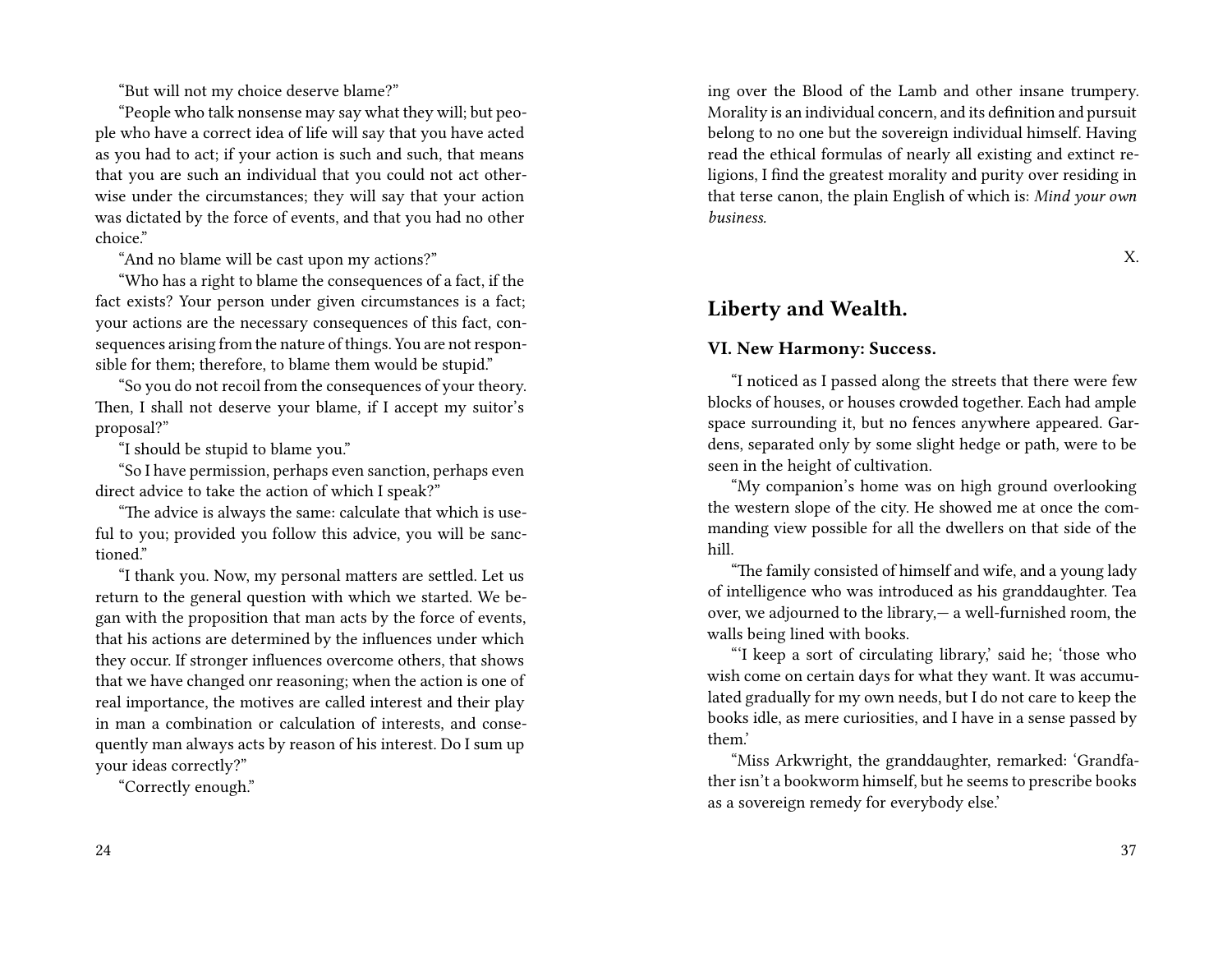whom were refined looking ladies. Mrs. Chace, in her communication, whines over the fact that the victims of this immoral show aro chiefly young working people who are obliged to remain in the city through the Summer. Yet Mrs. Chace is one of the most prominent factory operators in the State. Her tenement houses are said to even outshame Fall River, while it is the uniform testimony of factory operatives that her mills are among the most despotic and poverty-breeding to be found in New England.

If Mrs. Chace had been generous enough to have visited the show in person, she would have heard it explained in a touching song from the stage entitled: "I'm but a poor working girl," why these people were obliged to stay in the city all Summer, while such as she can rusticate and recuperate upon their earnings, and why also they were obliged to patronize a ten-cent show. Nearly every piece brought out on the stage was a device in some form or other to protest against the unjust system of labor slavery by which the like of Mrs. Chace manage to get what does not belong to them. Every single sentimental song ended in an appeal from the robbery of industrial tyrants to the moral sense of the public. Verily, this show was immoral judged by the factory ethics of Valley Falls, but so far as any nasty hints or smutty language is concerned, there was not the slightest touch of it, and not a single woman appeared upon the stage whose legs were visible above the tops of her boots. When the show was over, the manager invited the most scrupulous parents to send their boys and daughters without hesitation, as the strictest propriety was scrupulously enforced upon the stage. I came away from the show with a mind much refreshed by the funny features of such an exhibition, and with a heightened sense of morality and purity such as will strengthen me in the battle for labor against its robbers. I only wished that Mrs. Chace might have been there.

The sickening gush and cant of some of these ethical cranks is not a whit less contemptible than the orthodox bigot's whin-

"See what a good scholar I am. Now this special question concerning actions of real importance is exhausted. But in regard to the general question some difficulties yet remain. Your book says that man acts from necessity. But there are cases where it depends upon my good pleasure whether I act in one way or another. For example, in playing, I turn the leaves of my music book; sometimes I turn them with the left hand, sometimes with the right. Suppose, now, that I turn with the right hand; might I not have turned them with the left? Does not that depend on my good pleasure?"

"No, Véra Pavlovna; if you turn without thinking about it, you turn with the hand which it is more convenient for you to use. There is no good pleasure in that. But if you say: 'I am going to turn with the right hand,' you will turn with the right hand under the influence of that idea; now that idea sprang not from your good pleasure, but necessarily from another thought."

Here Maria Alexevna stopped listening.

"Now they are going into learned questions; those are not what I am after, and furthermore I care nothing about them. What a wise, positive, I might say noble, .young man! What prudent rules he instils in Vérotchka's mind! That is what a learned man can do: when I say these things, she does not listen, she is offended; she is very obstinate with me, because I cannot speak in a learned way. But when he speaks in this way, she listens, sees that he is right, and admits it. Yes, it is not for nothing that they say: 'Knowledge is light, and ignorance darkness.'<sup>5</sup> If I were a learned woman, should we be where we are? I should have lifted my husband to the rank of general; I should have obtained a position for him in the quartermaster's or some similar department; I should have made the contracts myself, for that is no business for him; he is too stupid. Would

<sup>5</sup> A Russian proverb.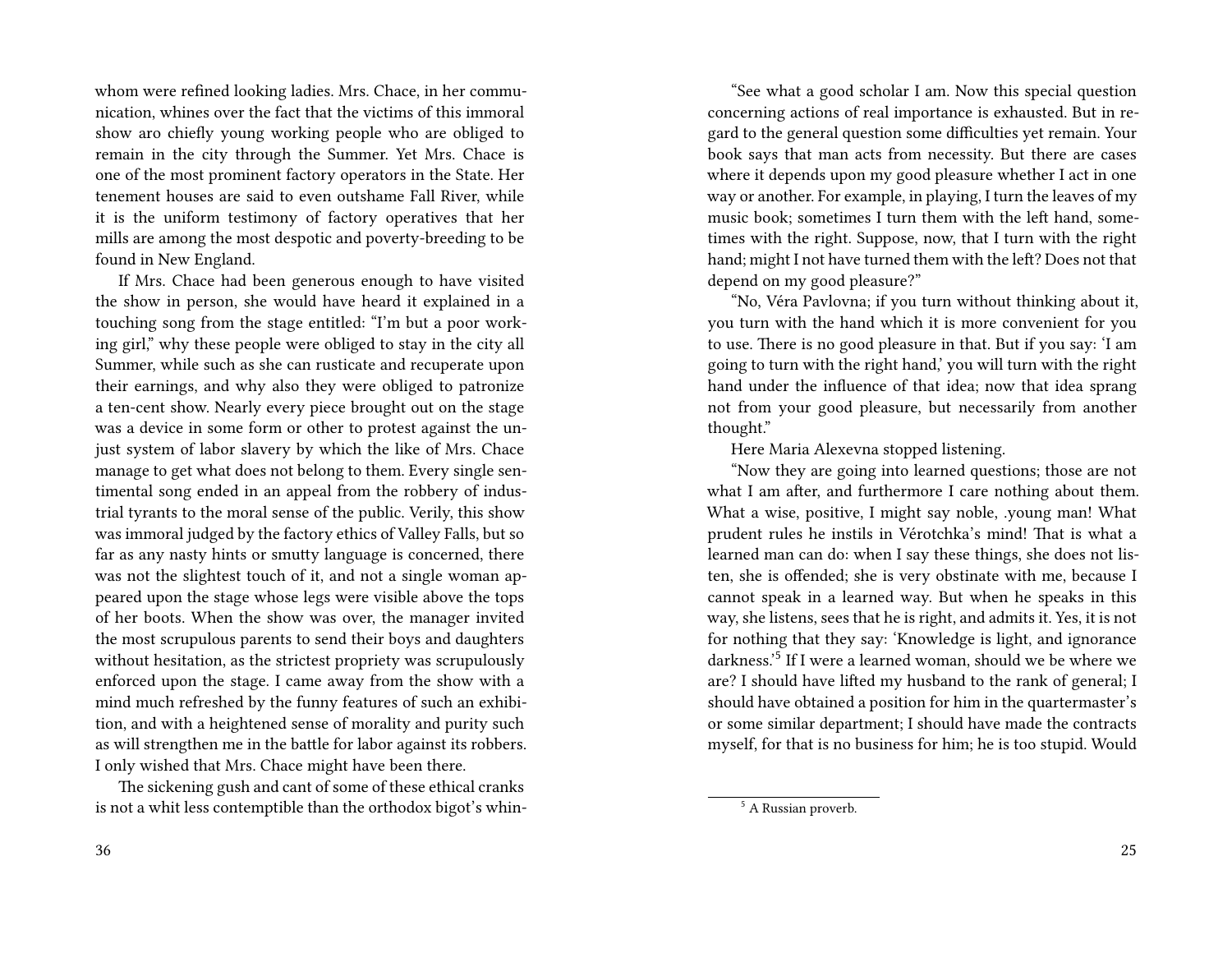I have built such a house as this? I would have bought more than a thousand lives.

"As it is I cannot do it.

"One must first appear in the society of generals in a favorable light,— and I, how could I appear in a favorable light? I do not speak French!

"They would say: 'She has no manners; she is fit only to bandy insults on the Place Sennaia.' And they would be right. Ignorance is darkness. Knowledge is light. The proverb is a true one."

This conversation, to which Maria Alexevna had listened, produced in her, then, the definitive conviction that the interviews between the two young people were not only not dangerous to Vérotchka (she had been of that opinion for some time), but that they would be even useful to her in inducing her to abandon, as her mother desired, the foolish ideas which she had adopted as an inexperienced girl, and in thus hastening her marriage to Mikhail Ivanytch.

### **IX.**

The attitude of Maria Alexevna towards Lopoukhoff is not without a certain comic side, and Maria Alexevna is represented here under a somewhat ridiculous light. But really it is against my will that things present themselves in this aspect. If I had seen fit to act in accordance with the rules of what we call art, I should have carefully glided over these incidents which give the romance a tinge of the *vaudeville*. To hide them would have been easy. The general progress of the story might well be explained without them. What would there have been astonishing if the teacher had had opportunities (without entering into relations with Maria Alexevna) to talk, were it only rarely and a little at a time, with the young girl, in the family where he gave lessons? Is it necessary to talk a great deal to make love spring up and grow? Maria Alexevna's aid has been wholly unnecessary to the results that have followed the meeting of the two young people. But I tell this story, not

essential instinct of spiritual despotism undergoes no further transformation than an added load of falsehood and deceit.

When such natural bigots secede from Orthodoxy and become advanced Unitarians or Free Religionists, the original Puritanic virus which formerly expended itself in Sunday-school gush and prayer-meeting conundrums is obliged to seek an outlet somewhere, and upon material too that is eminently respectable, as an atonement for the secession from Orthodoxy.

This most respectable, convenient, and accessible outlet is found in what they call "morality" coupled with that ever-present auxiliary, "purity." Of course it never occurs to them that morality and purity are unknown quantities, alone answerable to the tribunal of the individual judgment and conscience. With cool effrontery they set up standards, ways, and methods of conduct, and then simper, scold, and dictate over other people's ways and walks in life, while they never forget to inflict whatever penalties of social ostracism lie within their power to execute upon people who morally choose to mind their own business.

My reflections are called to this subject by a recent communication of Mrs. Elizabeth B. Chace of Valley Falls, R. I., to the Providence "Journal," calling for the suppression of a lately established show in that city. Not belonging to the order of *moral cranks* and having long ago turned my back upon their standards of respectability, I thought I would visit the show (a species of fairness which Mrs. Chace would not be guilty of) and see whereof the shocking immoralities consisted. In this high ethical principle of always scoring your fun out of any newly-discovered smut before going for it, I am sustained by the practice of a no less eminent moral authority than Anthony Comstock, the great American *ethicus* and defender of purity.

I found the show-place to be simply a capacious tent stretched upon a half-acre lot and filled, outside of the stage, with rows of seats, after the manner of an ordinary circus. Here some fifteen hundred people were gathered not a few of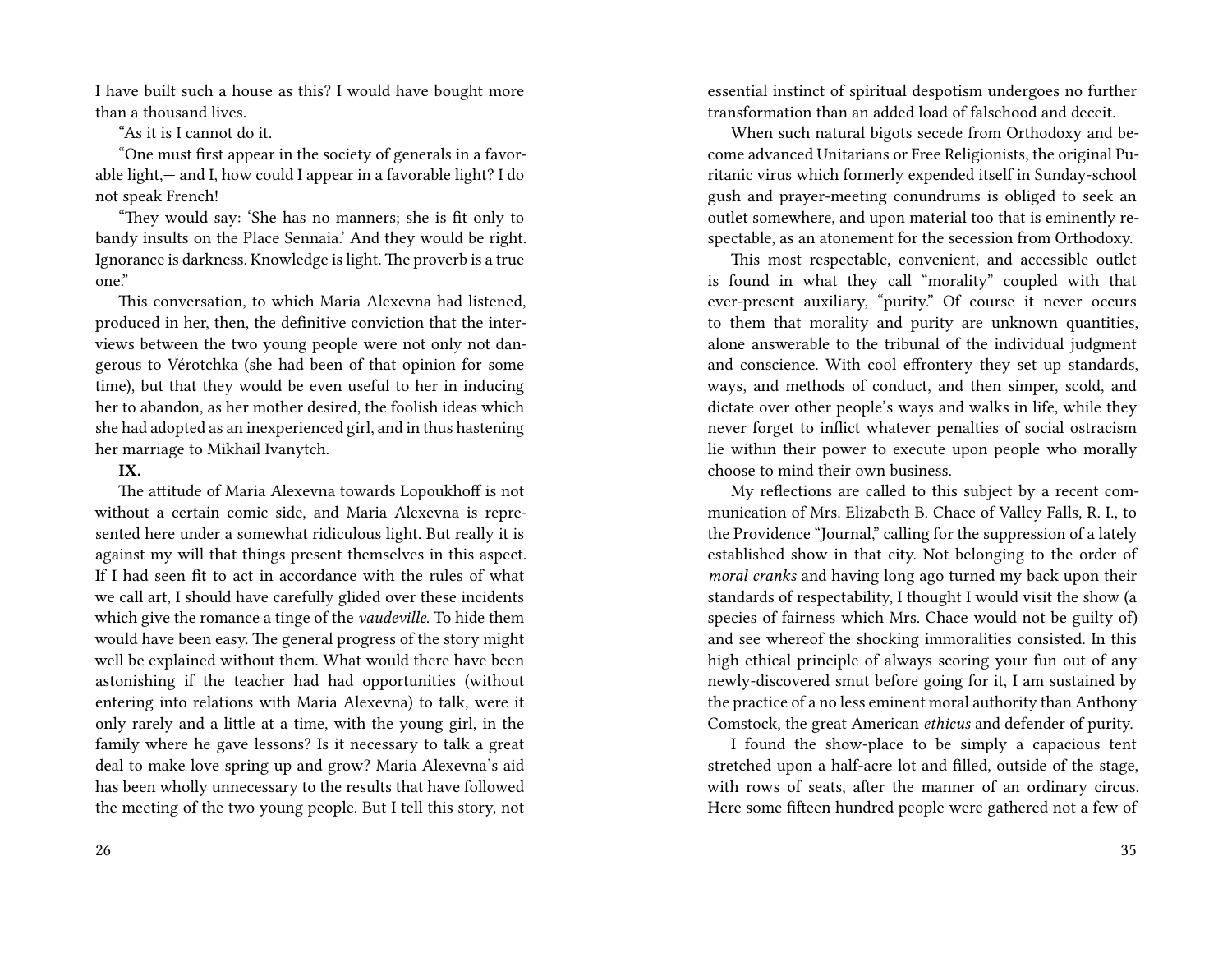all; all honest, honorable men." I told him he was shiftless, lazy, stupid. It was his business to do his own thinking until he arrived at definite conclusions, and then, if he wanted any assistance in carrying those conclusions into practical life, it would be time enough to call on others for assistance. For instance, what ground had he to ask his employer for a share of his profits, little or large? He hadn't the slightest rational conception of the situation. He didn't *know* that his employer was cheating him: he only guessed so. "Of course," he said, "he has a right to be recompensed for the use of his capital, but he takes too much,— so much I can't well live." The "fair share" he was after was so much as would let him live in accordance with his desire. If he could only get a *law* passed to that effect! Foolish fellow! Foolish workingmen! If you have any rights you ought to be able to state them to your "bosses,"— the capitalists who are defrauding you. You should be able to run the line and show your employers in precise terms what your claim is. Now you measure all things by the size of your bellies. What is the response? "Your bellies be damned. Get smaller ones." No, your fair sham is the *just* share, not of profits, but of the wealth produced. To find out that, you have got to do some thinking. All the legislatures this side the kingdom won't help you. You must cudgel your own brains, and not go on shirking the responsibilities of freemen.

If ye are men, arise, *think*, and be free!

H.

# **Morality and Purity Cranks.**

When the spiritual soil of a human being is of such composition that bigotry and hypocrisy are native growths, it is immaterial what creed, doctrine, or system of religious thought he or she may happen to subscribe to. Even though such people publish themselves as agnostics, liberals, or Free Religionists, the

to win a reputation as a man of talent, but just as it happened. As a novelist, I am sorry to have written a few pages that touch the level of the comic.

[To be continued.]

"A free man is one who enjoys the use of his reason and his faculties; who is neither blinded by passion, not hindered or driven by oppression, not deceived by erroneous opinions." — Proudhon.

# **A Greenbacker in a Corner.**

### *To the Editor of Liberty:*

In Liberty of June 28 you refer to a writer in the "Essex Statesman," of whom you say that he "gets down to bottom truth" on the tariff question by averring that "Free Money" and "Free Trade" are corollaries of each other.

Every Greenbacker (I am one) of brains perceived this simple (I might say *axiomatic*) doctrine the moment he thought at all on it.

Monopoly of money is through interest; monopoly of trade is through taxing (tariffs): so, if you would overthrow all monopoly, you have only to secure currency unloaded with interest, and their doom is recorded.

There is no more rational reformer in existence than the "Greenbacker" who is a Greenbacker in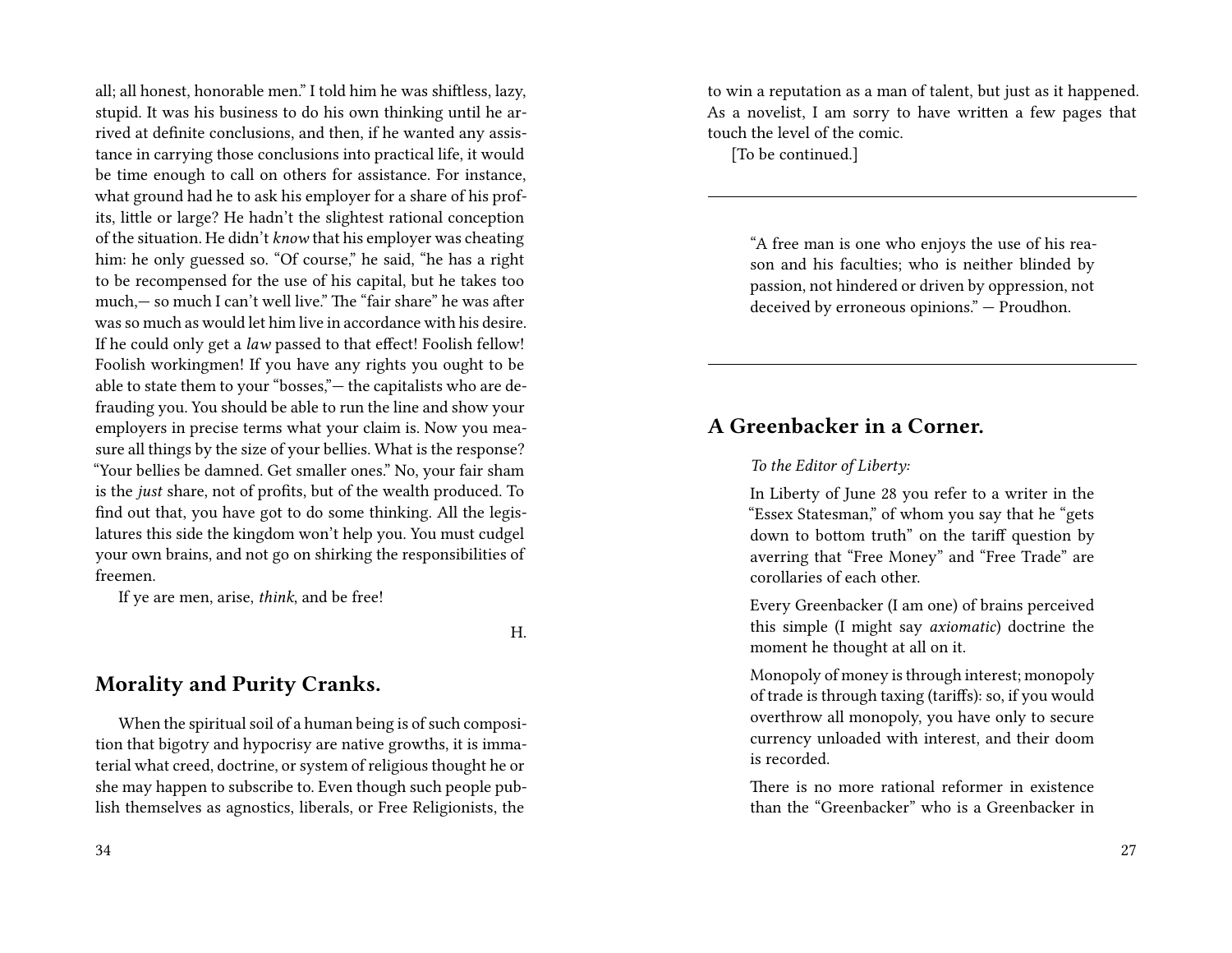the only rational sense of the word,— that is, a believer in "a non-interest-bearing currency."

It is amusing, this prating of "secured money"! Liberty ought to see that a currency "based" on any "security" other than its inherent function and nondiscountableness would rob those who used it.

If the whole community co-operate in its issue and use, and "fix" no limit to its quantity or use, such currency would be perfect as to all qualities, and rob none; and such money is "full legal tender" under any name you choose to label it.

As I have taught this doctrine for more than ten years. I hope you will give a corner to this brief "brick" in Liberty.

> E. H. Benton. Wells Mills (Geere), Nebraska, July, 1884.

I have given Mr. Benton his "corner," and I think he will have difficulty in getting out of it. Let me suppose a case for him. A is a farmer, and owns a farm worth five thousand dollars. B keeps a bank of issue, and is known far and wide as a cautious and honest business man. C, D, E, &c., down to Z are each engaged in some one of the various pursuits of civilized life. A needs ready money. He mortgages his farm to B, and receives in return B's notes, in various denominations, to the amount of five thousand dollars, for which B charges A this transaction's just proportion of the expenses of running the bank, which would be a little less than one-half of one per cent. With these notes A buys various products which he needs of C, D, E, &c., down to Z, who in turn with the same notes buy products of each other and in course of time come back to A with them to buy his farm produce. A, thus regaining possession of B's notes, returns them to B, who then cancels his mort-

28

Kropotkine is a victim, shall come to a natural end, and not go down amid flame and tumult.

K.

# **The Ballot as a Substitute for Brains.**

Liberty sees no emancipation for the wage-working people of this country, until they get over the *political* craze. It is the jackass in their path which they ignorantly believe they must fall down and worship. They must learn to *think*. They *don't* think; they don't want to think. They let their minds run in the groove of habit, and imagine they are doing some tall thinking in a *practical* direction. They seem to say: "Now let us *do* something for ourselves. Let us take our grievances and cast them all into the ballot box. Then we'll wake up some fine morning, and find that our wrongs are all righted and we are in clover."

But I am told that this is unfair. The workingman votes for some well-understood practical reform. For instance, a workingman said to me: "We propose to limit the income of capitalists, and force them into sharing with us the profits. What we ask is a *fair* share of the profits."

"A fair share!" said I. "How do you know what a *fair* share is?"

"Ah! that is hard to tell; but *some* profits would be better than none"

Nor would he consider the question long enough to arrive at any idea beyond this: form a party, elect a congress of your own, and it will settle what a *fair* share is. That is, he refused to think; he could do better; he could vote, and elect some one to do his thinking for him. Yet all the time he was saying of the men already voted into office that they may think and act for the people, "What a set of damned rascals and thieves the politicians be!" But, oh, the men he would vote for would not be "either thieves or politicians; they would be honest men,—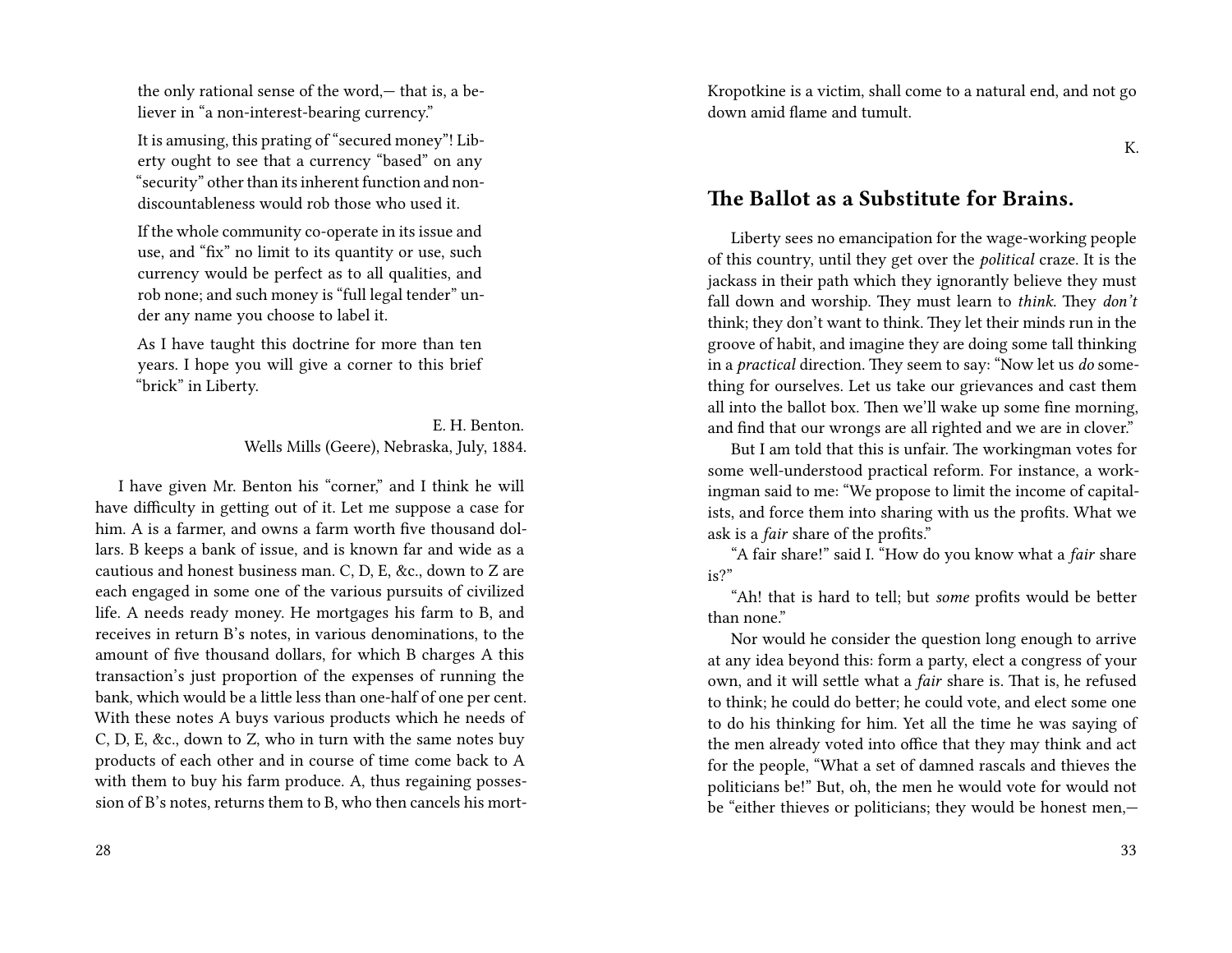Prince Kropotkine complains that he is dying in jail, and prays to be released. He should have taken counsel with his doctor before he wrote his anarchical tracts. There is something inexpressibly pitiful in this lament of a social outlaw. All over Europe his disciples are plotting murder. They are reading his works, and, when their courage fails them, are taking heart by reading them again. And while kings, statesmen, officers, are being marked down for assassination, the assassins' instigator complains that he is dying "of scurvy and anemia." This is the natural end of nihilism. A little bluster, a little bravado, a little theatrical display. Then protests, tears, lamentations, and the death of a dog.

Wilful ignorance and unspeakable malice find their lowest depth in the words of the "Herald" quoted above. It is not necessary that I should know the writer of such a thing to confidently declare that he is a knavish fool. If he does not know that Prince Kropotkine has done more to increase the common store of knowledge of the world than all the kings, statesmen, and officers of whom he speaks, it is because he is too stupid to read. But mere stupidity does not explain his false representation of the character of Kropotkine's works. Deliberate mendacity and malicious intent are his only excuses. He rejoices in the sufferings of one whose life has been devoted to the noblest works and hopes that he will "die like a dog." He knows nothing about the anarchical writings of Kropotkine, and yet he says they teach assassination, and he gloats like a ghoul over the prospects of a fellowman's death by scurvy. The "natural end of nihilism," he calls this rotting to death in a prison. Poor, contemptible, editorial fool! Fortunate for him and for all knaves and dastards, if the system of authority, of which Prince

gage on A's farm. All these parties, from A to Z, have been using for the performance of innumerable transactions B's notes based on A's farm,— that is, a currency based on some security "other than its inherent function and non-discountableness." They were able to perform them only because they all knew that the notes were thus secured. A knew it because he gave the mortgage; B knew it because he took the mortgage; C, D, E, &c., down to Z knew it because they knew that B never issued notes unless they were secured in this or some similar way. Now, Liberty is ready to see, as Mr. Benton says it *ought* to see, that any or all of these parties have been robbed by the use of this money when Mr. Benton shall demonstrate it by valid fact and argument. Until then he must stay in his corner.

A word as to the phrase "legal tender." That only is legal tender which the government prescribes as valid for the discharge of debt. Any currency not so prescribed is not legal tender, no matter how universal its use or how unlimited its issue, and to label it so is a confusion of terms.

Another word as to the term "Greenbacker." He is a Greenbacker who subscribes to the platform of the Greenback party. The cardinal principle of that platform is that the government shall monopolize the manufacture of money, and that any one who, in rebellion against that sacred prerogative, may presume to issue currency on his own account shall therefor be taxed, or fined, or imprisoned, or hanged, or drawn and quartered, or submitted to any other punishment or torture which the government, in pursuit and exercise of its good pleasure, may see fit to impose upon him. Unless Mr. Benton believes in that, he is not a Greenbacker. And I am sure I am not, although, with Mr. Benton, I believe in a non-interest-bearing currency.